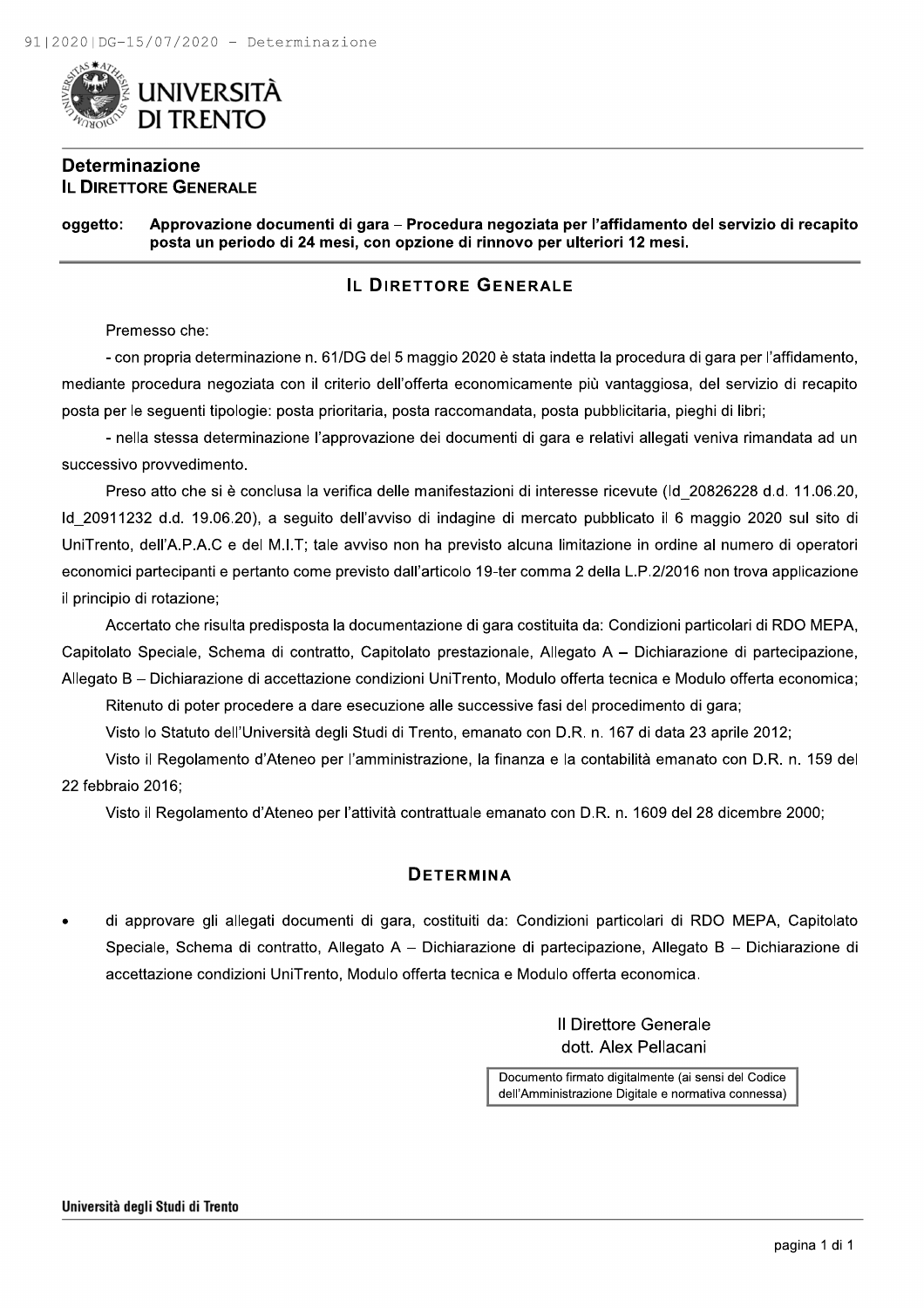

## Condizioni particolari di RDO

Procedura negoziata - Servizio di recapito posta per un periodo di 24 mesi, con opzione di rinnovo per ulteriori 12 mesi - CIG 8292412ADA

#### 1. Premessa

L'Università degli Studi di Trento (di seguito UniTrento) intende affidare il servizio di recapito posta per le sequenti tipologie: posta prioritaria, posta raccomandata, posta pubblicitaria e pieghi di libri, per un periodo di 24 mesi (con opzione di rinnovo di ulteriori 12 mesi).

Il servizio sarà affidato in applicazione della L.P. n. 2/2016, L.P. 2/2020 e per quanto non disposto dalla citata disciplina, dal D. Lgs. 50/2016 e dal Codice civile, mediante procedura negoziata senza pubblicazione di un bando, avvalendosi del MEPA. Si precisa che il servizio è ricompreso nell'Allegato IX del D. Lgs. 50/2016.

#### 2. Oggetto e importo del servizio

Le specifiche del servizio sono riportate nell'allegato "Capitolato prestazionale" che integra quanto previsto nel bando MEPA "SERVIZI - Servizi postali di raccolta e recapito e Servizi a monte e a valle del recapito". Si allegano inoltre le Condizioni particolari di contratto ad integrazione delle Condizioni generali di contratto MEPA previste nel bando sopra citato.

Ciascuna delle specifiche ivi riportate sono da intendersi come requisiti minimi ed inderogabili dei servizi richiesti e pertanto il mancato rispetto di detti reguisiti comporta l'esclusione dell'offerta.

La base d'asta del servizio biennale ammonta a € 140.000,00 (netto oneri I.V.A.). Non saranno quindi ammesse offerte in aumento rispetto all'importo stimato da UniTrento.

L'ammontare complessivo dell'appalto prevede inoltre, le seguenti opzioni (non comprese nella base d'asta):

- opzione di rinnovo per ulteriori 12 mesi (al termine del biennio) € 70.000,00 (netto oneri I.V.A.) che non potrà essere superiore al 50% dell'importo offerto.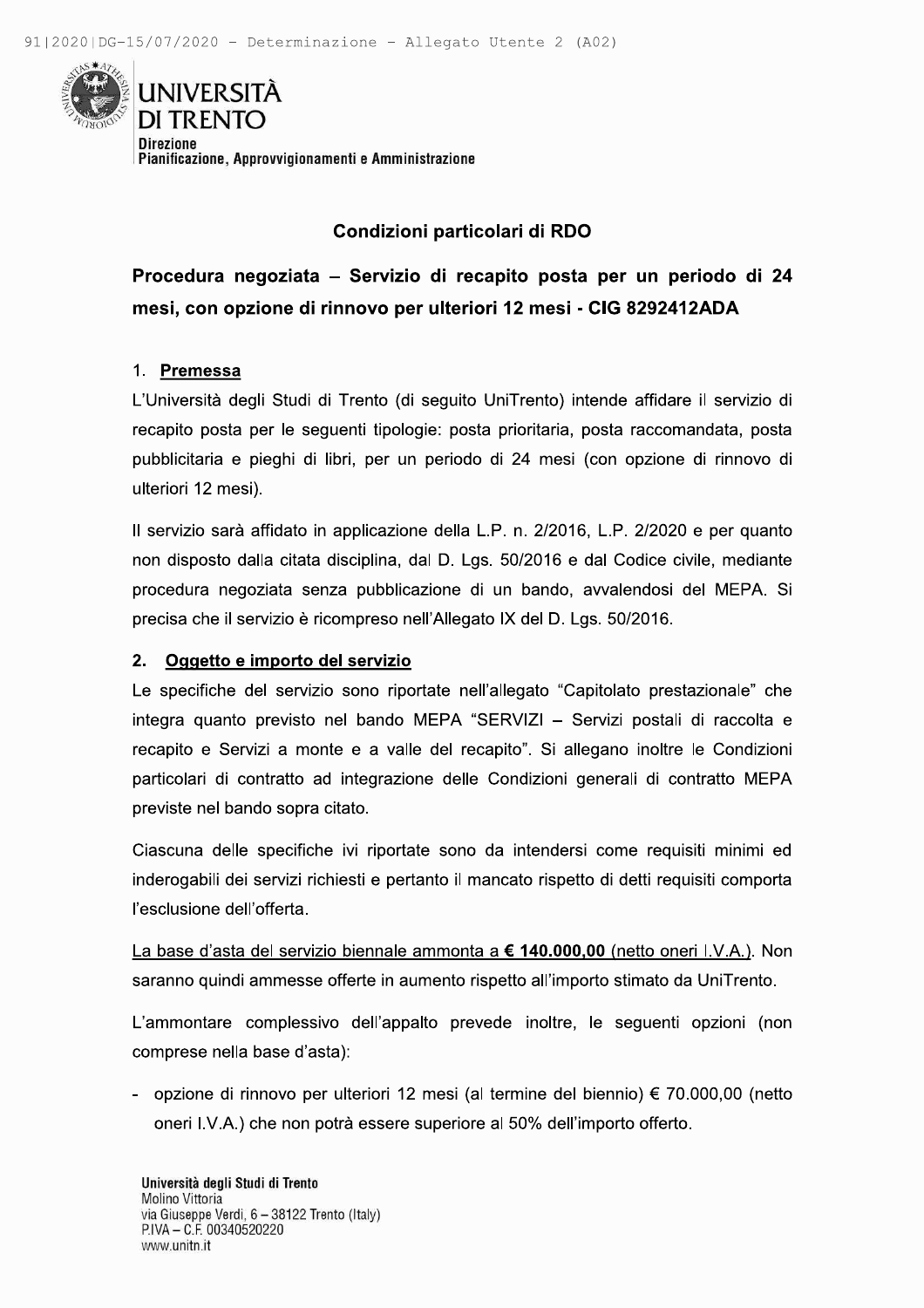

opzione di aumento del valore del contratto, in caso di raggiungimento dell'importo complessivo nel corso di validità, € 30.000,00 (netto oneri I.V.A).

Ai fini dell'art. 35, comma 4 del D. Lgs 50/2016 il valore massimo dell'appalto è pari ad € 240.000,00 (netto oneri I.V.A.)

L'affidamento del servizio avverrà secondo il criterio indicato al paragrafo 8.

#### Costi della manodopera:  $3<sub>1</sub>$

I costi relativi alla manodopera sono stati quantificati da UniTrento in base ai volumi stimati e in base ai costi orari del lavoro per il personale dipendente da imprese esercenti servizi postali in appalto, come da determinazione n. 3/2014 di ANAC e in base alle tabelle approvate con DD 56 del dicembre 2016 e pubblicate sulla pagina del Ministero del lavoro e delle Politiche Sociali.

L'importo complessivo stimato per la manodopera risulta pertanto pari per 24 mesi a 15.600,00 euro.

#### 4. Coordinamento per la sicurezza

In relazione al servizio oggetto del contratto non si sono evidenziate interferenze tra l'attività di UniTrento e quelle oggetto del servizio in quanto non è previsto l'accesso da parte dell'Appaltatore alle sedi UniTrento; non si ritiene pertanto necessaria la redazione del D.U.V.R.I. ex art. 26 del D. Lgs. 81/2008, né la redazione dell'Appendice Misure per il contrasto ed il contenimento della diffusione del virus Covid-19 negli ambienti di lavoro. Gli oneri per le misure di prevenzione e protezione adottate per eliminare o ridurre al minimo i rischi derivanti dalle interferenze, in virtù di quanto sopra indicato, sono stati posti da UniTrento pari a zero.

#### $5<sub>1</sub>$ Richiesta di informazioni

Eventuali richieste di chiarimento dovranno pervenire esclusivamente tramite MEPA entro le ore 12:00 di xxxxx xx xxxxxx 2020; la risposta verrà inviata da UniTrento con lo stesso mezzo.

I Concorrenti si impegnano ad usare esclusivamente il canale di comunicazione sopra riportato e a non ricercare alcun contatto confidenziale con i dipendenti e/o collaboratori di UniTrento coinvolti a vario titolo nella presente procedura. Eventuali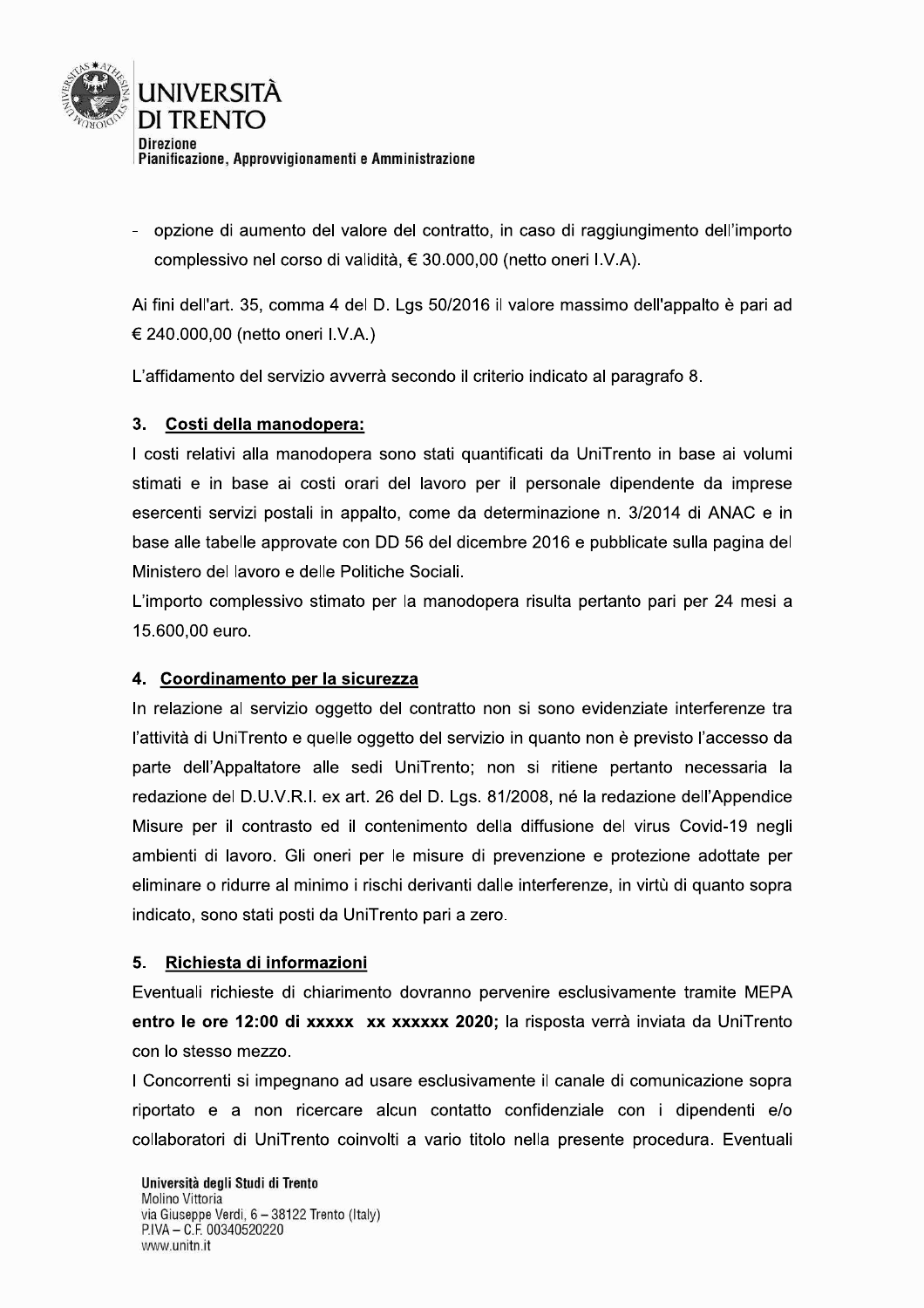

informazioni ottenute da altro personale, con modalità diverse da quelle sopra indicate, non vincolano in alcun modo UniTrento.

Si sottolinea che è interesse di tutti che le prescrizioni contenute nella richiesta di preventivo e relativi allegati siano esattamente comprese e pertanto i Concorrenti sono sollecitati ad inviare, con le modalità sopra riportate, alla Responsabile del procedimento di gara tutte le richieste di chiarimento che ritengano opportune in relazione ai contenuti e alle prescrizioni stabilite da UniTrento. In tale ambito la partecipazione degli offerenti deve essere conforme al principio di buona fede precontrattuale prescritto dall'art. 1337 c.c., pertanto i Concorrenti sono tenuti ad una partecipazione attiva volta alla rilevazione in via preventiva delle clausole eventualmente ritenute irregolari.

#### 6. Termine di presentazione dell'Offerta

La documentazione costituente l'offerta dovrà essere presentata tramite MEPA entro e non oltre le ore 18:00 di xxxxxx xx xxxxxx 2020. E' consentita la presentazione di una sola offerta da parte di ciascun Concorrente. Inoltre non saranno ammesse offerte parziali e/o condizionate.

#### 7. Modalità di presentazione della documentazione

#### 7.1 Modalità di presentazione della Documentazione amministrativa

Dovranno essere presentati, con le modalità previste dal MEPA, i sequenti documenti:

- a) Allegato A (Dichiarazione di partecipazione). Ai sensi dell'articolo 4 della L.P. 23 marzo 2020, n. 2 la partecipazione alla presente procedura equivale a dichiarazione di insussistenza dei motivi di esclusione di cui all'art. 80 del D.Lgs. 50/20016 e di possesso dei criteri di selezione;
- b) Allegato B (Dichiarazione accettazione condizioni UniTrento);
- Dichiarazione relativa ad eventuali attività che si intendono subappaltare; C)
- d) PassOE: la presente procedura è soggetta alla verifica dei requisiti tramite sistema AVCPASS. Pertanto il concorrente dovrà procedere all'acquisizione del "PassOE" presso il sito dell'A.N.A.C. (www.anticorruzione.it) con le seguenti modalità:
	- il Concorrente dovrà preventivamente registrarsi alla sezione del sito dell'A.N.A.C. denominata "AVCpass operatore economico";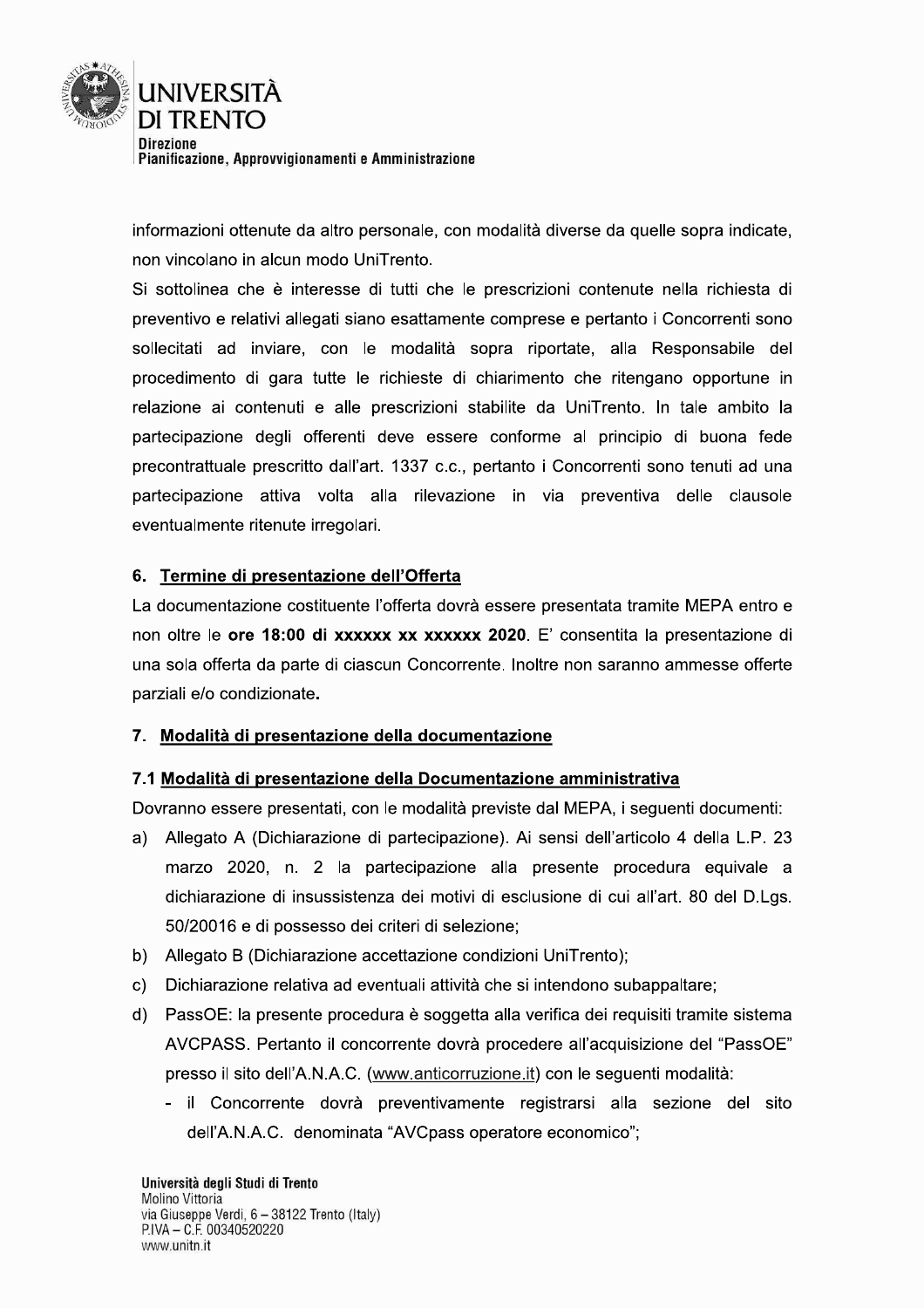

- Successivamente il concorrente dovrà accedere alla scheda "Creazione PassOE" e, seguendo le istruzioni riportate dal sistema, inserire il CIG 8292412ADA per generare il documento PassOE specifico per la procedura in oggetto che dovrà essere caricato nella Busta amministrativa;

Ai sensi dell'art. 65 del D.L. 19 maggio 2020, n. 34 non è dovuto il versamento del contributo a favore dell'ANAC.

Ai sensi dell'art. 31 della Legge Provinciale 9 marzo 2016, n. 2 non sono richieste né la garanzia provvisoria, né la dichiarazione di impegno di un fideiussore previste dall'art. 93 del Decreto Legislativo 18 aprile 2016, n. 50.

Si precisa che l'Aggiudicatario dovrà presentare la garanzia fideiussoria definitiva prevista dall'art. 103 del Decreto Legislativo 18 aprile 2016, n. 50, che dovrà essere conforme agli schemi tipo approvati con D.M. 19 gennaio 2018, n. 31.

Nel caso di incompletezza dei documenti presentati si applica il soccorso istruttorio, ai sensi dell'art. 83 comma 9 del Decreto Legislativo 18 aprile 2016, n. 50.

#### 7.2 Modalità di presentazione dell'Offerta tecnica

Il Concorrente dovrà indicare, per ciascuna caratteristica oggetto di valutazione riportata nel modulo offerta tecnica (Allegato 5), uno dei valori tra quelli individuati da UniTrento.

Stante la previsione normativa di rispettare la par condicio fra i Concorrenti nel procedere alla valutazione dei contenuti tecnici delle Offerte, è indispensabile che esse siano redatte in modo omogeneo compilando il modulo allegato cosicché la Commissione tecnica lo possa comprendere e valutare senza incertezze. La Commissione tecnica, ai fini dell'attribuzione del punteggio, terrà conto unicamente di quanto indicato dal Concorrente nel modulo offerta tecnica.

Non verranno presi in considerazione eventuali ulteriori documenti caricati a Sistema. I contenuti dell'Offerta Tecnica sono i sequenti:

1. Il Concorrente deve indicare, nel Modulo Offerta tecnica, se offre tramite piattaforma web la tracciabilità per i prodotti di Posta Prioritaria estera - Posta pubblicitaria e Pieghi di libri. La tracciabilità dei prodotti raccomandata italiana (A/R e semplice, estera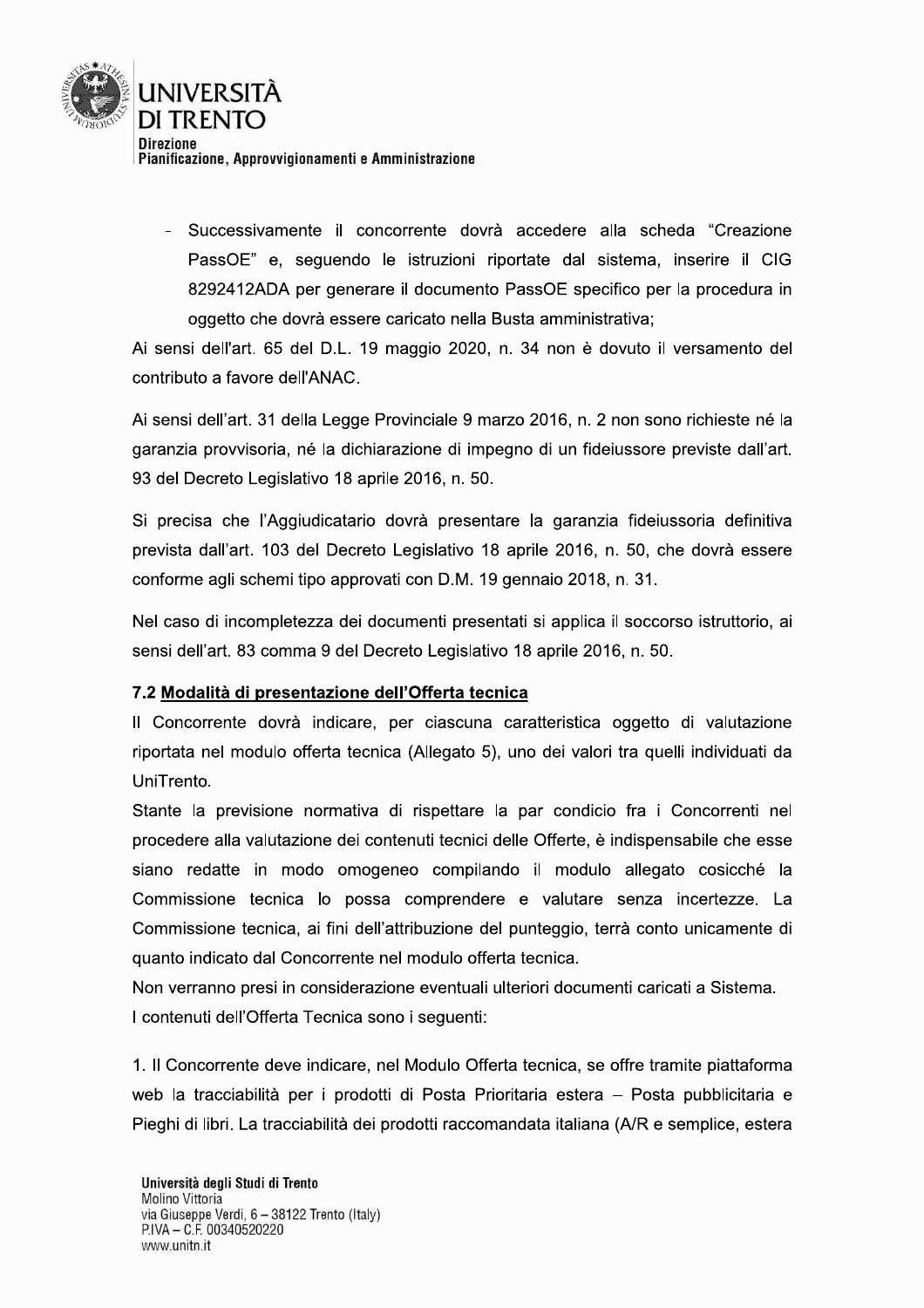

(semplice) e prioritarie italiane) sono previste come servizi minimi al punto 3.2 del capitolato prestazionale.

2. Il Concorrente deve indicare, nel Modulo Offerta tecnica, se offre tempi di consegna inferiori a quelli richiesti nel Capitolato prestazionale (paragrafo 5.1) per posta prioritaria, pubblicità, raccomandate semplici e A/R da recapitare all'interno del Comune di Trento

3. Il Concorrente deve indicare, nel Modulo Offerta tecnica, se offre tempi di consegna inferiori a quelli richiesti nel Capitolato prestazionale (paragrafo 5.5) per la restituzione ad UniTrento degli avvisi di ricevimento per le spedizioni che prevedono avviso ricevimento.

4. Il Concorrente deve indicare, nel Modulo Offerta tecnica, se offre tempi di consegna inferiori a quelli richiesti nel Capitolato prestazionale (paragrafo 5.6) per la restituzione della posta non recapitata.

5. Il Concorrente deve indicare, nel Modulo Offerta tecnica, se offre un secondo tentativo di consegna.

6. Il Concorrente deve indicare, nel Modulo Offerta tecnica, se offre giorni lavorativi di apertura dei punti di giacenza (a settimana) maggiori rispetto a quelli richiesti nel Capitolato prestazionale (paragrafo 5.4).

7. Il Concorrente deve indicare, nel Modulo Offerta tecnica, se offre un orario di apertura dei punti di giacenza della corrispondenza maggiori di quelli richiesti nel Capitolato prestazionale (paragrafo 5.4).

#### 7.3 Modalità di presentazione dell'Offerta economica

L'Offerta economica dovrà essere presentata nelle modalità previste dal MEPA (vedi paragrafo 2.5 del Manuale d'uso per le imprese "Risposta ad una richiesta di Offerta (RDO) – versione 01/10/2019" disponibile nella sezione Supporto – imprese del portale www.acquistinretepa.it e quindi con l'indicazione nella "Scheda di offerta":

dell'importo totale del servizio biennale; tale importo dovrà corrispondere a quello risultante dalla compilazione del file richiesto da UniTrento (Modulo Offerta Economica - Allegato 6). In tale modulo il Concorrente dovrà indicare il prezzo unitario offerto (netto oneri I.V.A) per le varie tipologie di servizi postali oggetto del contratto. Il file predisposto da UniTrento calcolerà automaticamente il prodotto del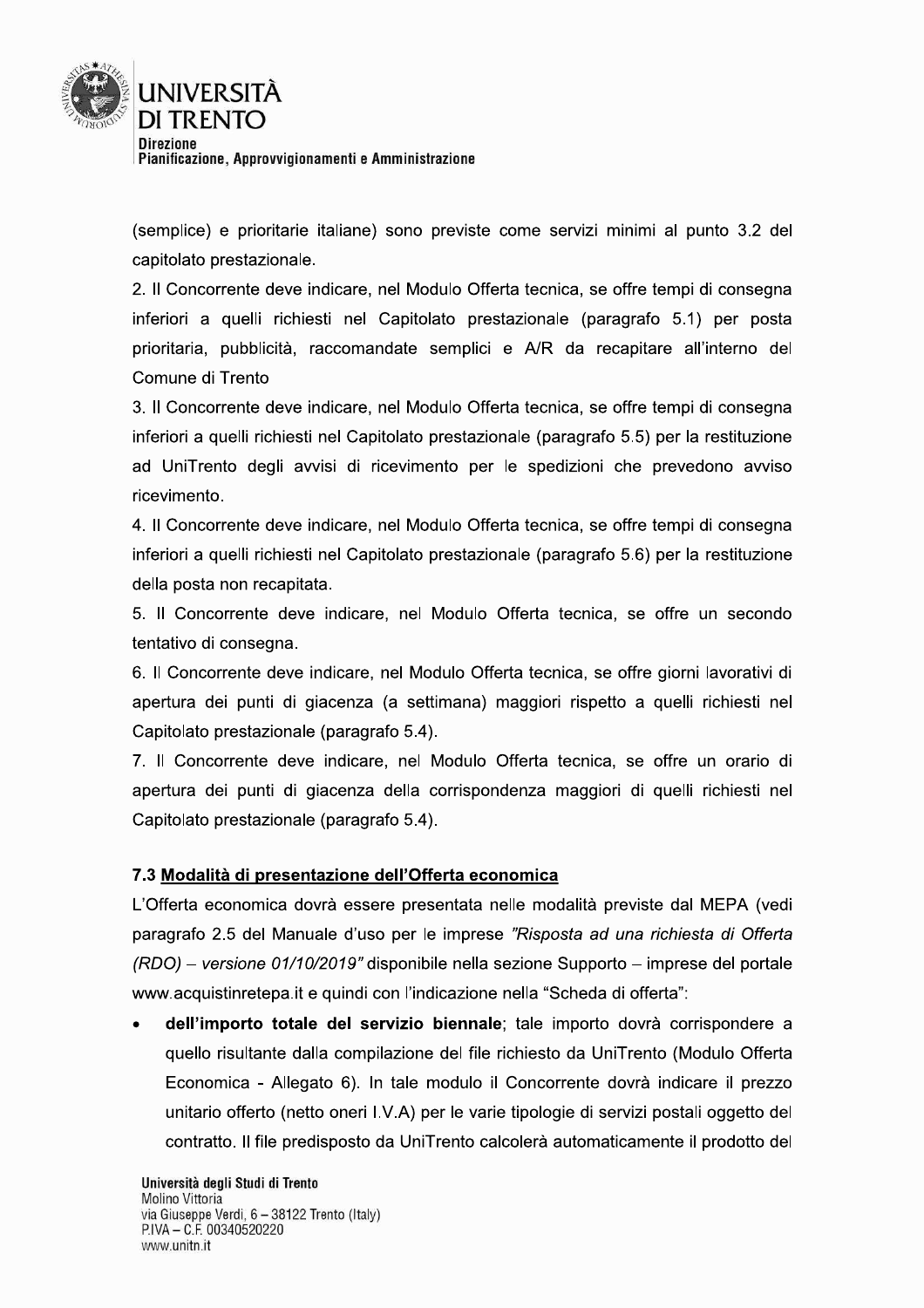

prezzo unitario offerto di ciascuna tipologia di servizio postale per il numero di pezzi presunti nei 24 mesi, riportando in fondo alla tabella "IMPORTO TOTALE". Tale importo totale che, come sopra specificato, dovrà essere indicato nella "Scheda di offerta", e pena l'inammissibilità dell'offerta, non dovrà superare la base di gara riportata al paragrafo 2.

Si precisa che in caso di discordanza tra l'importo complessivo indicato dal Concorrente nel file richiesto da UniTrento e l'importo complessivo inserito nel MEPA, prevarrà quello inserito dal Concorrente nel MEPA ed utilizzato dal sistema per la generazione della graduatoria. Nella suddetta ipotesi i prezzi unitari indicati nell'Allegato 6 "Modulo offerta economica", richiesto da UniTrento saranno proporzionalmente rideterminati, calcolando la differenza percentuale tra l'importo inserito nel MEPA e l'importo complessivo del Modulo Offerta Economica, ed applicando tale percentuale su tutti i prezzi unitari offerti.

- Il Concorrente dovrà inoltre indicare, a pena di esclusione il costo della manodopera, ai sensi dell'art. 95 comma 10 del Codice per l'effettuazione dei servizi oggetto del contratto.
- Infine nella sezione "costi relativi alla sicurezza" il Concorrente dovrà indicare, a pena di esclusione, l'importo dei propri costi relativi alla sicurezza, ai sensi dell'art. 95 comma 10 del Codice per l'esecuzione dei servizi oggetto del contratto.

#### 8. Modalità di aggiudicazione:

Il servizio sarà aggiudicato secondo il criterio dell'offerta economicamente più vantaggiosa, ai sensi dell'articolo 17 della L.P. 2/2016 con le modalità di valutazione di seguito indicate:

|                   | Punteggio massimo |  |  |
|-------------------|-------------------|--|--|
| Offerta tecnica   | 70,00             |  |  |
| Offerta economica | 30,00             |  |  |
| Totale punteggio  | 100,00            |  |  |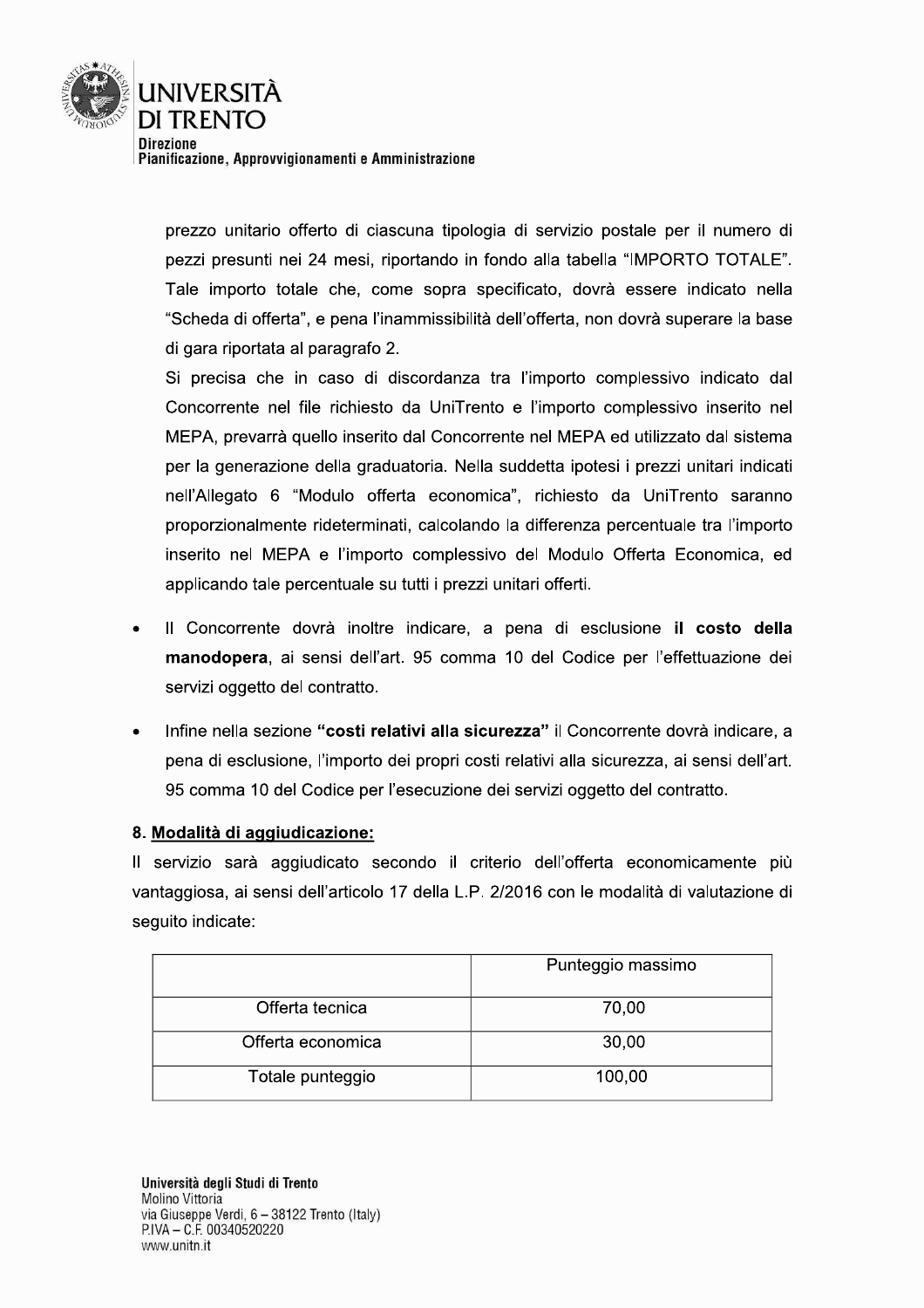

#### 8.1 Valutazione dell'Offerta tecnica

UniTrento attribuirà a ciascun Concorrente, un punteggio tecnico pari al massimo a 70 (settanta) punti, quantificati come da tabella che segue:

|                                                                                                                                                                   | Posta prioritaria<br>estero      | 3 punti   |
|-------------------------------------------------------------------------------------------------------------------------------------------------------------------|----------------------------------|-----------|
| Tracciabilità tramite piattaforma Web dei seguenti<br>prodotti                                                                                                    | Posta pubblicitaria              | 3 punti   |
|                                                                                                                                                                   | Pieghi di libri                  | 3 punti   |
| Tempi di consegna inferiori a quelli richiesti dal<br>Capitolato prestazionale al paragrafo 5.1 (consegna<br>entro il 5° giorno lavorativo per posta prioritaria, | entro il 4° giorno<br>lavorativo | 4,5 punti |
| pubblicità raccomandate semplici e A/R da recapitare<br>all'interno del Comune di Trento)                                                                         | entro il 3° giorno<br>lavorativo | 9 punti   |
| Tempi di consegna inferiori a quelli richiesti dal                                                                                                                | entro 14 giorni<br>lavorativi    | 2 punti   |
| Capitolato prestazionale al paragrafo 5.5 (entro 15                                                                                                               | entro 13 giorni<br>lavorativi    | 4 punti   |
| giorni lavorativi), per la restituzione a UniTrento degli                                                                                                         | entro 12 giorni<br>lavorativi    | 6 punti   |
| avvisi di ricevimento per le spedizioni che prevedono<br>avviso ricevimento.                                                                                      | entro 11 giorni<br>lavorativi    | 8 punti   |
|                                                                                                                                                                   | entro 10 giorni<br>lavorativi    | 10 punti  |
| Tempi di consegna inferiori a quelli richiesti dal                                                                                                                | entro 14 giorni<br>lavorativi    | 2 punti   |
| Capitolato prestazionale al paragrafo 5.6 (entro 15                                                                                                               | entro 13 giorni<br>lavorativi    | 4 punti   |
| giorni lavorativi) per la restituzione della posta non                                                                                                            | entro 12 giorni<br>lavorativi    | 6 punti   |
| recapitata.                                                                                                                                                       | entro 11 giorni<br>lavorativi    | 8 punti   |
|                                                                                                                                                                   | entro 10 giorni<br>lavorativi    | 10 punti  |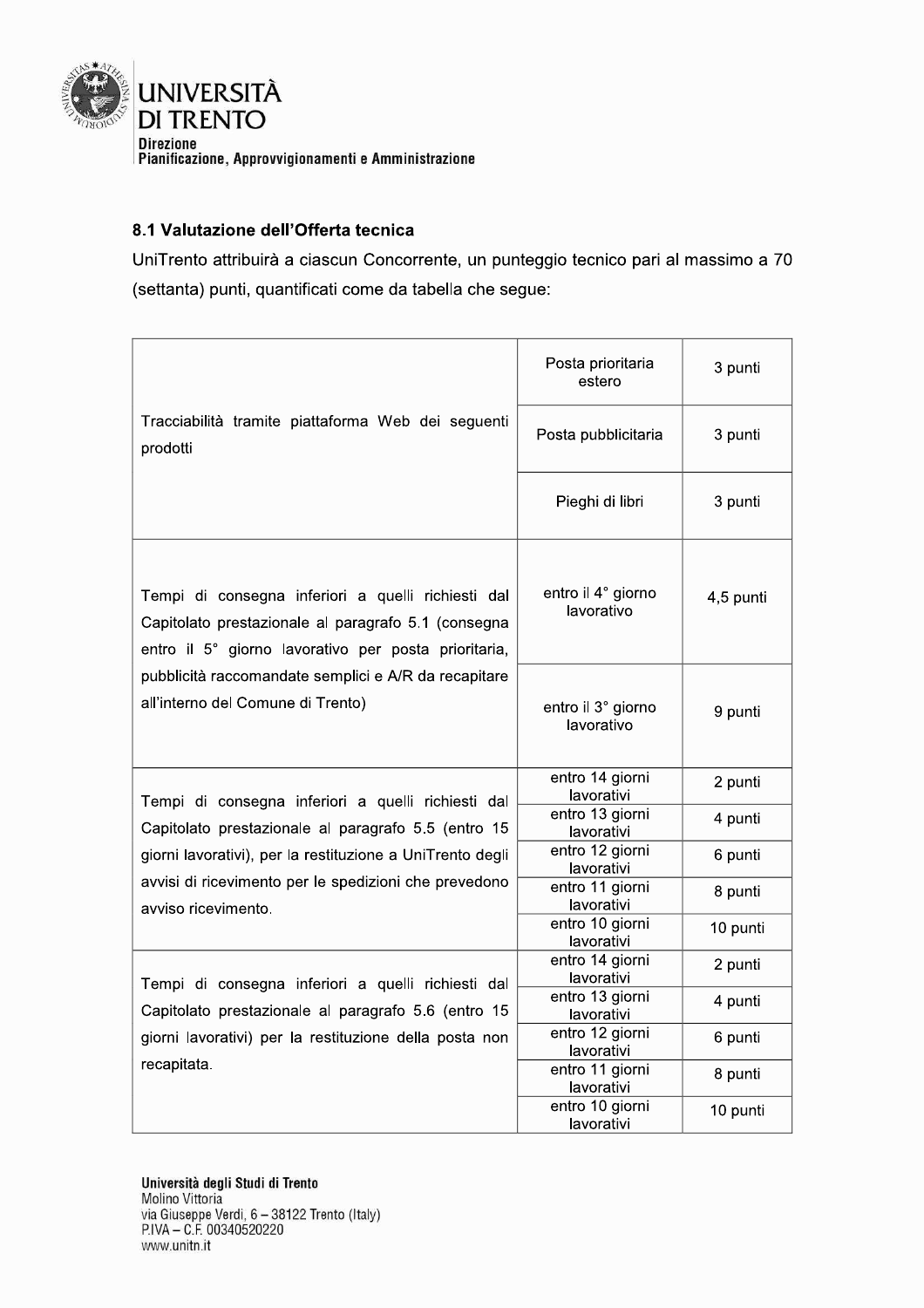

| Secondo tentativo di consegna.                                                                            | No                            | 0 punti   |
|-----------------------------------------------------------------------------------------------------------|-------------------------------|-----------|
|                                                                                                           | Si                            | 10 punti  |
| Giorni lavorativi di apertura dei punti di giacenza                                                       | 1 giorno lavorativo in<br>più | 4 punti   |
| maggiori rispetto a quelli richiesti dal Capitolato<br>prestazionale al paragrafo 5 .4 (almeno 3 giorni   | 2 giorni<br>lavorativi in più | 8 punti   |
| lavorativi a settimana).                                                                                  | 3 giorni<br>lavorativi in più | 12 punti  |
|                                                                                                           | 1 ora in più                  | 2,5 punti |
| Orario di apertura dei punti di giacenza della<br>corrispondenza maggiore rispetto a quelli richiesti dal | 2 ore in più                  | 5 punti   |
| Capitolato prestazionale al paragrafo 5.4 (4 ore al                                                       | 3 ore in più                  | 7,5 punti |
| giorno).                                                                                                  | 4 ore in più                  | 10 punti  |
| <b>TOTALE</b>                                                                                             |                               | 70 punti  |

Qualora un Concorrente ometta di barrare una caratteristica tecnica oggetto di valutazione sarà attribuito punteggio zero per quel criterio.

Qualora il Concorrente barri più di un'opzione verrà attribuito il punteggio relativo all'opzione con punteggio inferiore. Per gli elementi oggetto di valutazione i punteggi attribuiti saranno quelli indicati nella tabella soprariportata e pertanto non saranno attribuiti punteggi intermedi. Il punteggio tecnico complessivo sarà pari alla somma dei punti attribuiti per le sette voci e sarà inserito nel MEPA.

#### 8.2 Valutazione dell'Offerta economica

Il sistema MEPA attribuirà a ciascun Concorrente, come previsto al paragrafo 8, un punteggio economico pari al massimo a 30 (trenta) punti, con l'applicazione della seguente formula:

$$
PE = \n\begin{array}{ccc}\n\text{PEmax} & \textbf{x} & \left( \frac{BA - P}{BA - Pmin} \right) & \alpha\n\end{array}
$$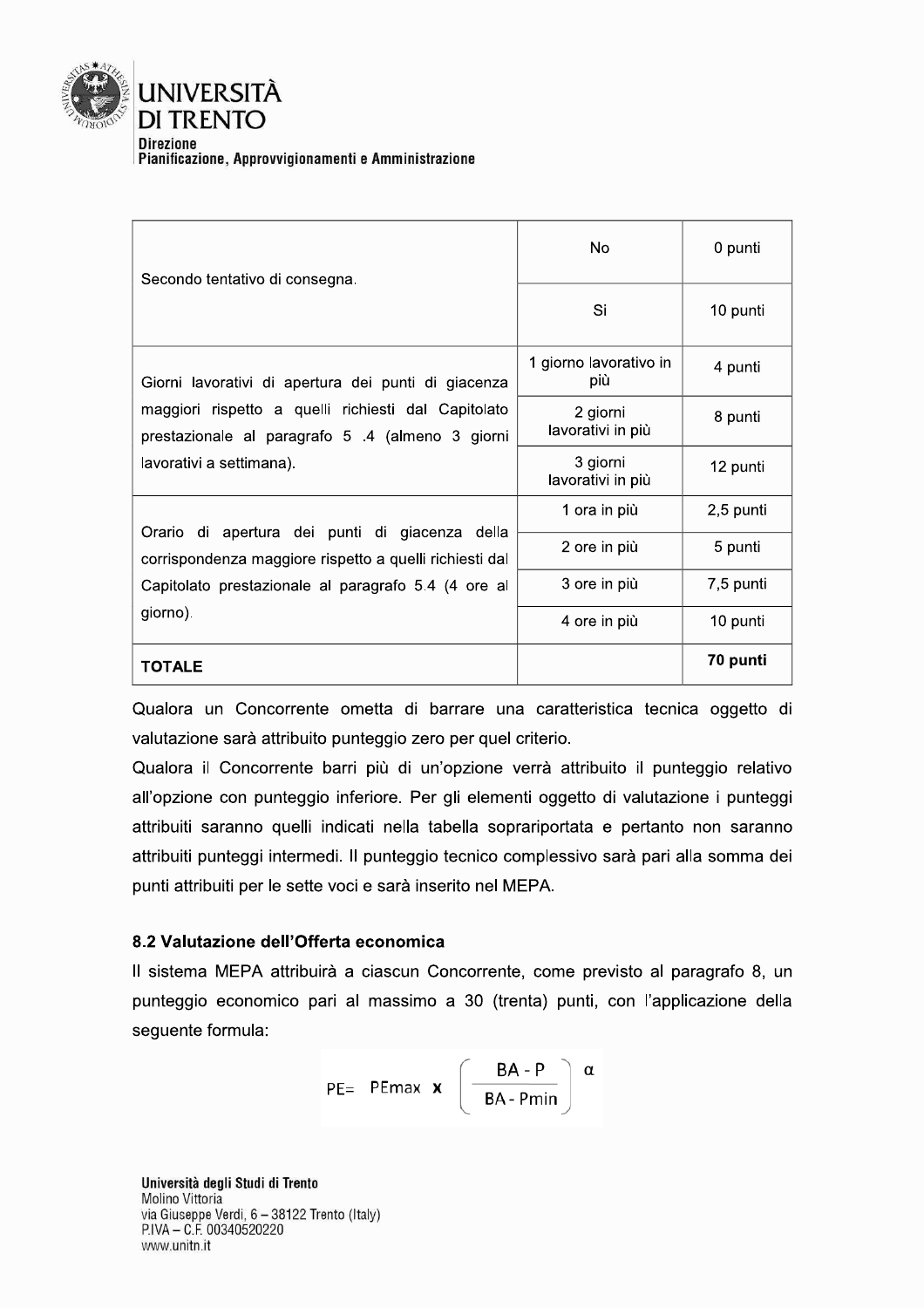

Dove: PEmax: massimo punteggio attribuibile BA: importo a base d'asta P: importo totale (valore) offerto da concorrente Pmin: importo totale più basso tra quelli offerti in gara  $\alpha$ : esponente che regola il grado di concavità della curva = 0,2

#### 9. Valutazione complessiva dell'Offerta

Il sistema MEPA calcolerà per ciascun Concorrente il punteggio complessivo di offerta sommando il Punteggio tecnico al Punteggio economico.

Sulla base del punteggio complessivo verrà generata la graduatoria delle offerte nel MEPA.

Qualora la migliore offerta sia stata presentata in identica misura da due o più Concorrenti UniTrento procederà ad effettuare sorteggio pubblico.

#### 10. Cause di esclusione delle offerte

Sarà esclusa dalla procedura:

l'offerta nei casi di incertezza assoluta sul contenuto o sulla provenienza della stessa, per difetto di sottoscrizione o di altri elementi essenziali;

- il Concorrente la cui offerta sia pervenuta, anche indipendente dalla sua volontà, oltre il termine perentorio indicato nella presente richiesta di offerta;
- il Concorrente che abbia presentato più di una offerta oppure un'offerta parziale e/o condizionata:
- il Concorrente che abbia offerto un servizio non rispondente alle caratteristiche minime richieste da UniTrento;
- il Concorrente che abbia inserito elementi concernenti il prezzo in documenti contenuti nella Busta Amministrativa o nella Busta Tecnica;
- il Concorrente che non abbia indicato gli oneri della sicurezza da attività interna di impresa:
- il Concorrente che non abbia indicato i costi delle manodopera;
- il Concorrente che non abbia presentato il Modulo di offerta tecnica;
- il Concorrente che non abbia presentato il Modulo offerta economica, firmato digitalmente;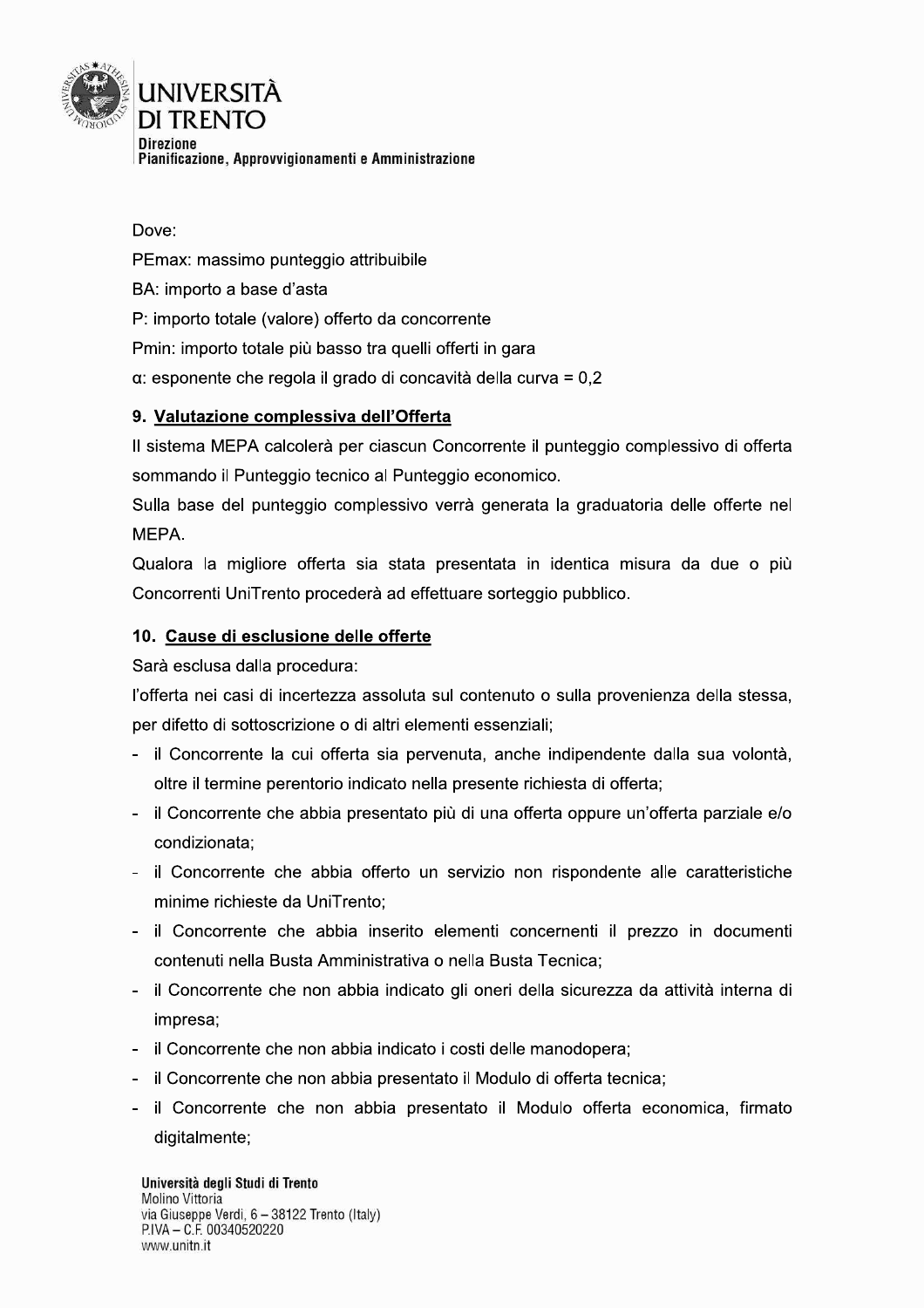

#### 11. Subappalto

Il subappalto è disciplinato dall'art. 26 della Legge Provinciale 9 marzo 2016, n. 2. Per effetto della sentenza della Corte di Giustizia Europea (causa C-63/18, sentenza 26 settembre 2019) non trova applicazione al presente appalto la limitazione della percentuale di cui all'art. 105 comma 2 del D.Lgs. 50/2016.

Il Concorrente dovrà indicare in fase di offerta nella documentazione amministrativa le parti del servizio che intende subappaltare. Non potrà essere rilasciata l'autorizzazione al subappalto nel caso in cui la dichiarazione risulti mancante o irregolare.

#### 12. Commissione tecnica:

La Commissione tecnica composta da 3 membri (1 Presidente e 2 Commissari esperti nella materia) sarà nominata con apposita determinazione successivamente al termine di presentazione delle offerte. UniTrento pubblicherà, sul profilo del committente, nella sezione "Appalti di lavori, servizi e forniture - Procedure negoziate - Servizi e Forniture" la composizione della Commissione tecnica e i curriculum vitae dei componenti, ai sensi dell'art. 29, comma 1 del D. Lgs. 50/16.

#### 13. Apertura delle offerte

L'apertura delle buste amministrative sarà effettuata secondo la modalità "Seduta pubblica" prevista dal MEPA alle ore 10:00 del giorno xx xxxxx 2020.

La Responsabile del procedimento di gara, alla presenza di due testimoni, procederà ad aprire i documenti presentati dai Concorrenti e contenuti nella "Busta Amministrativa" e a verificarne la completezza, mentre ai sensi dell'art. 4 della L.P. 2/2020, l'assenza dei motivi di esclusione e il possesso dei criteri di selezione sarà effettuato in capo al solo aggiudicatario e all'eventuale impresa ausiliaria.

In seduta riservata procederà quindi ad un'approfondita analisi dei documenti nella Busta Amministrativa.

In caso di mancanza, incompletezza o irregolarità dei documenti, UniTrento assegnerà al Concorrente un termine, non superiore a 10 (dieci) giorni naturali e consecutivi, per sanare il vizio. L'inutile decorso del termine comporterà l'esclusione del Concorrente dalla gara.

In seduta pubblica successiva, della quale verrà dato avviso ai Concorrenti a mezzo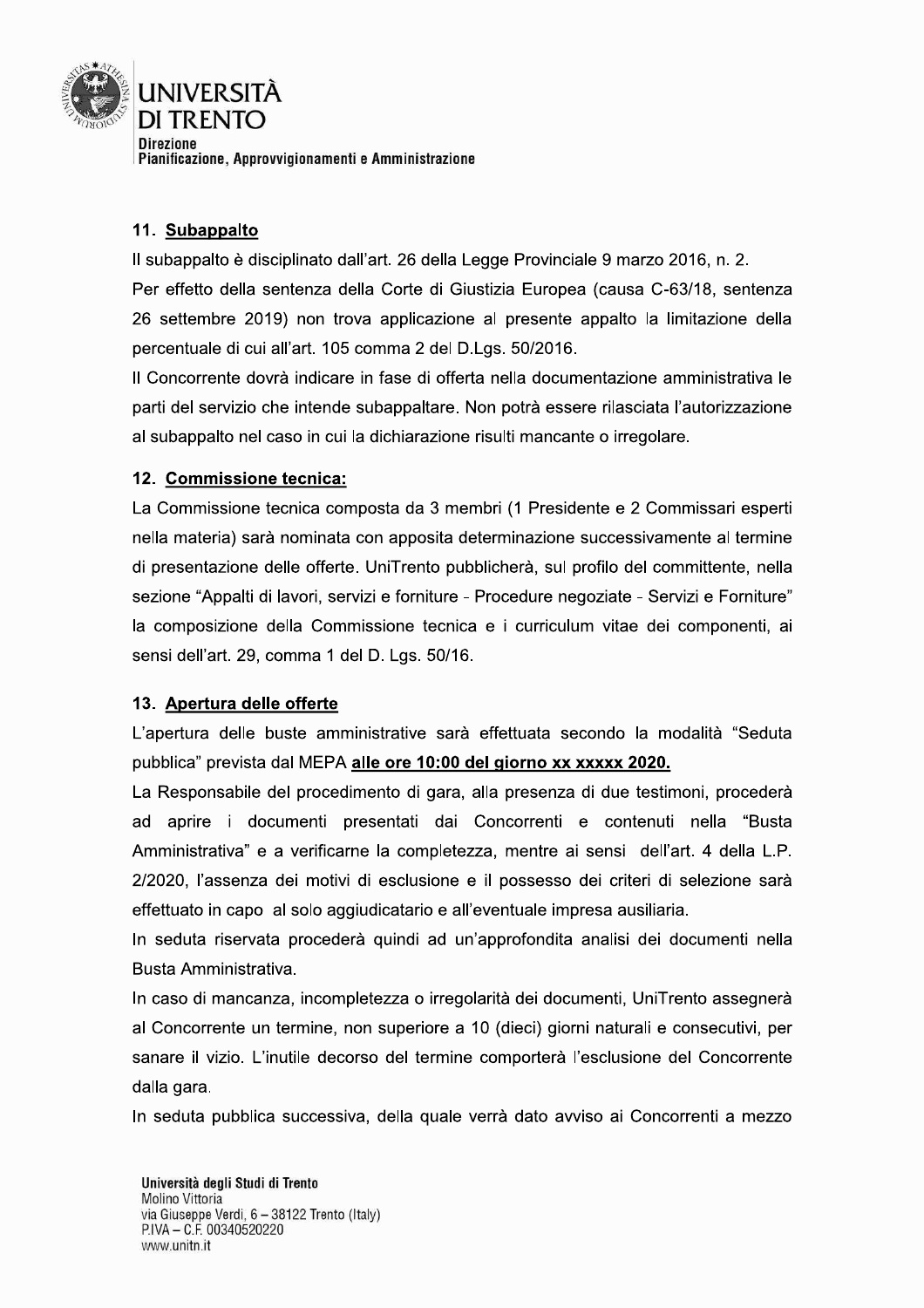

MEPA con un preavviso di almeno un giorno, la Responsabile del procedimento di gara procederà ad aprire le Buste Tecniche dei Concorrenti in gara e ne verificherà la regolarità formale.

Una volta effettuato il controllo della regolarità formale della documentazione tecnica la Responsabile del procedimento di gara procederà a consegnare tutta la documentazione tecnica alla Commissione tecnica.

In una o più sedute riservate la Commissione Tecnica, preposta alla valutazione delle offerte tecniche procederà all'esame e alla valutazione delle offerte tecniche e all'assegnazione dei punteggi tecnici con le modalità ed i criteri indicati al paragrafo 8.1, documentando le operazioni in apposito verbale. Al termine delle attività della Commissione tecnica, Il Presidente della Commissione tecnica trasmetterà il verbale, contenente i punteggi tecnici attribuiti ai Concorrenti, alla Responsabile del procedimento di gara per l'inserimento di tali punteggi nel MEPA.

Successivamente, la Responsabile del procedimento di gara comunicherà attraverso il MEPA oppure a mezzo pec, con almeno un giorno di preavviso, la data e l'ora di apertura delle buste economiche che si svolgerà secondo la modalità "Seduta pubblica" prevista dal MEPA.

In tale occasione si procederà quindi:

- ad inserire nel MEPA i punteggi tecnici attribuiti da parte della Commissione tecnica;
- all'apertura dei documenti presentati e contenuti nella Busta Economica;
- a verificarne la completezza e la regolarità formale in relazione a quanto previsto dalla presente richiesta:
- all'eventuale approvazione delle offerte economiche a sistema unicamente sotto il profilo formale al fine di poter procedere con la generazione della graduatoria.

Il sistema MEPA attribuirà automaticamente il punteggio economico alle offerte economiche secondo quanto previsto dal precedente paragrafo 8.2.

Il sistema procederà quindi al calcolo del punteggio complessivo come indicato al paragrafo 9.

In merito all'anomalia dell'offerta si darà applicazione all'art. 97 del D. Lgs. 50/2016.

In seduta riservata la Responsabile del procedimento di gara verificherà le offerte economiche presentate secondo quanto previsto al precedente paragrafo 7.3.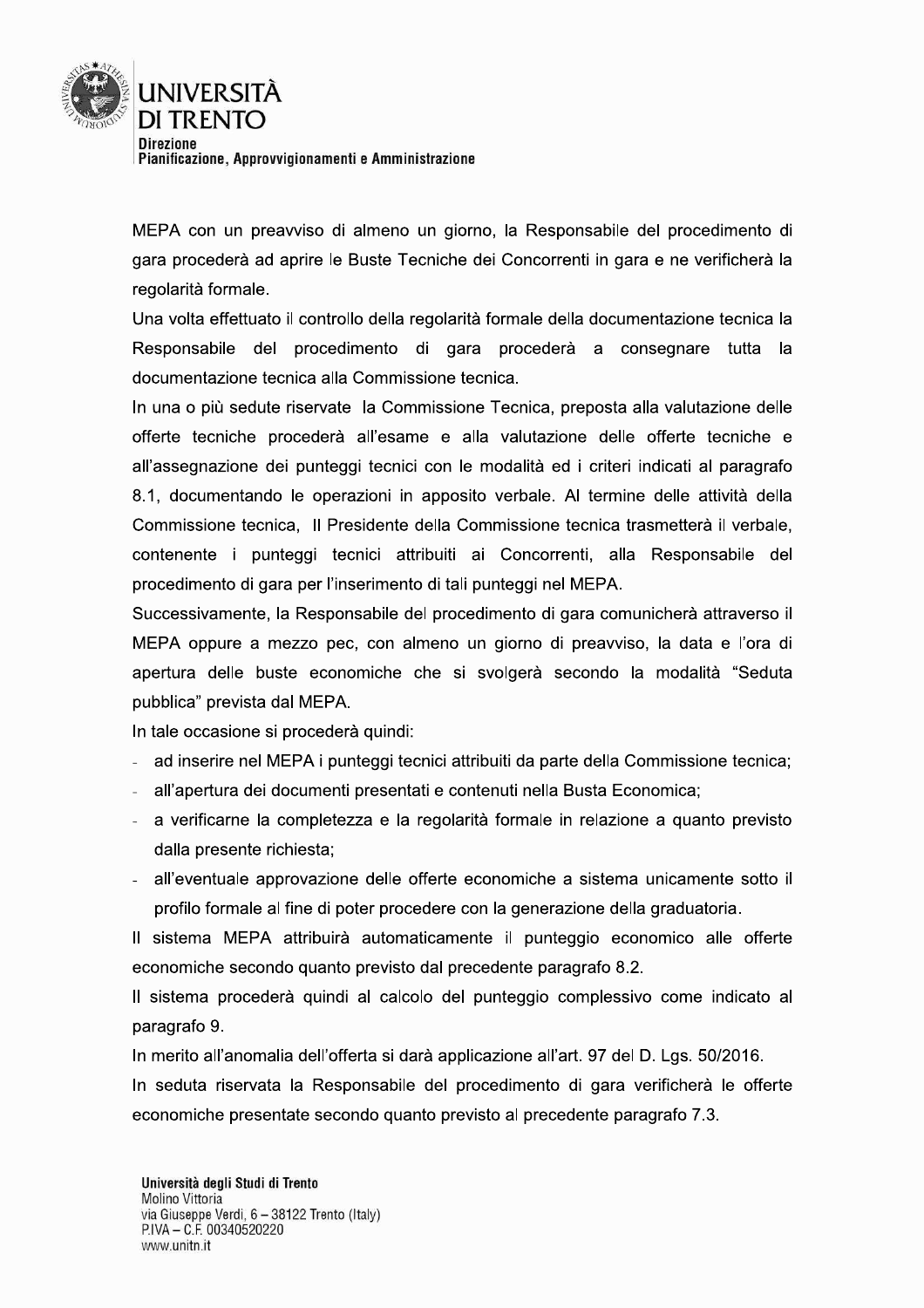

#### 14. Aggiudicazione dell'appalto e stipula del contratto

La Responsabile del procedimento di gara formulerà la proposta di aggiudicazione in favore del Concorrente che ha presentato la migliore Offerta, chiudendo le operazioni di gara. Si procederà all'aggiudicazione anche in presenza di una sola offerta valida, purché ritenuta conveniente o idonea in relazione all'oggetto della gara. Qualora nessuna offerta risulti conveniente o idonea in relazione all'oggetto del contratto, UniTrento si riserva la facoltà di non procedere all'aggiudicazione ai sensi dell'art. 95, comma 12 del D. Lgs. 50/2016.

UniTrento, previa verifica ed approvazione della proposta di aggiudicazione ai sensi degli artt. 32, comma 5 e 33, comma 1 del Codice, aggiudica l'appalto.

La verifica dei requisiti generali avverrà, ai sensi dell'art. 4 della L.P. 2/2020, sull'Aggiudicatario e sull'eventuale impresa ausiliaria e con le modalità della normativa provinciale.

UniTrento, richiede all'aggiudicatario di presentare i documenti di cui all'art. 86 del Codice, ai fini della prova dell'assenza dei motivi di esclusione di cui all'art. 80 e del rispetto dei criteri di selezione di cui all'art. 83 del medesimo Codice. Tale verifica avverrà attraverso l'utilizzo del sistema AVCpass. Trova applicazione del comma 2 bis dell'art. 86 del Codice.

L'aggiudicazione diventa efficace all'esito positivo della verifica del possesso dei requisiti prescritti. In caso di esito negativo delle verifiche UniTrento procederà all'annullamento dell'aggiudicazione e alla segnalazione all'ANAC. UniTrento aggiudicherà, quindi, al secondo in graduatoria procedendo altresì, alle verifiche nei termini sopra indicati.

Nell'ipotesi in cui l'appalto non possa essere aggiudicato neppure a favore del concorrente collocato al secondo posto nella graduatoria, l'appalto verrà aggiudicato, nei termini sopra detti, scorrendo la graduatoria.

A conclusione delle operazioni di gara verrà inviata comunicazione, mediante il sistema MEPA o a mezzo pec, del nominativo dell'Aggiudicatario a tutti i partecipanti al confronto concorrenziale, secondo quanto previsto dalla normativa vigente.

La stipula avrà luogo entro 60 giorni dall'intervenuta efficacia dell'aggiudicazione salvo il differimento espressamente concordato con l'Aggiudicatario.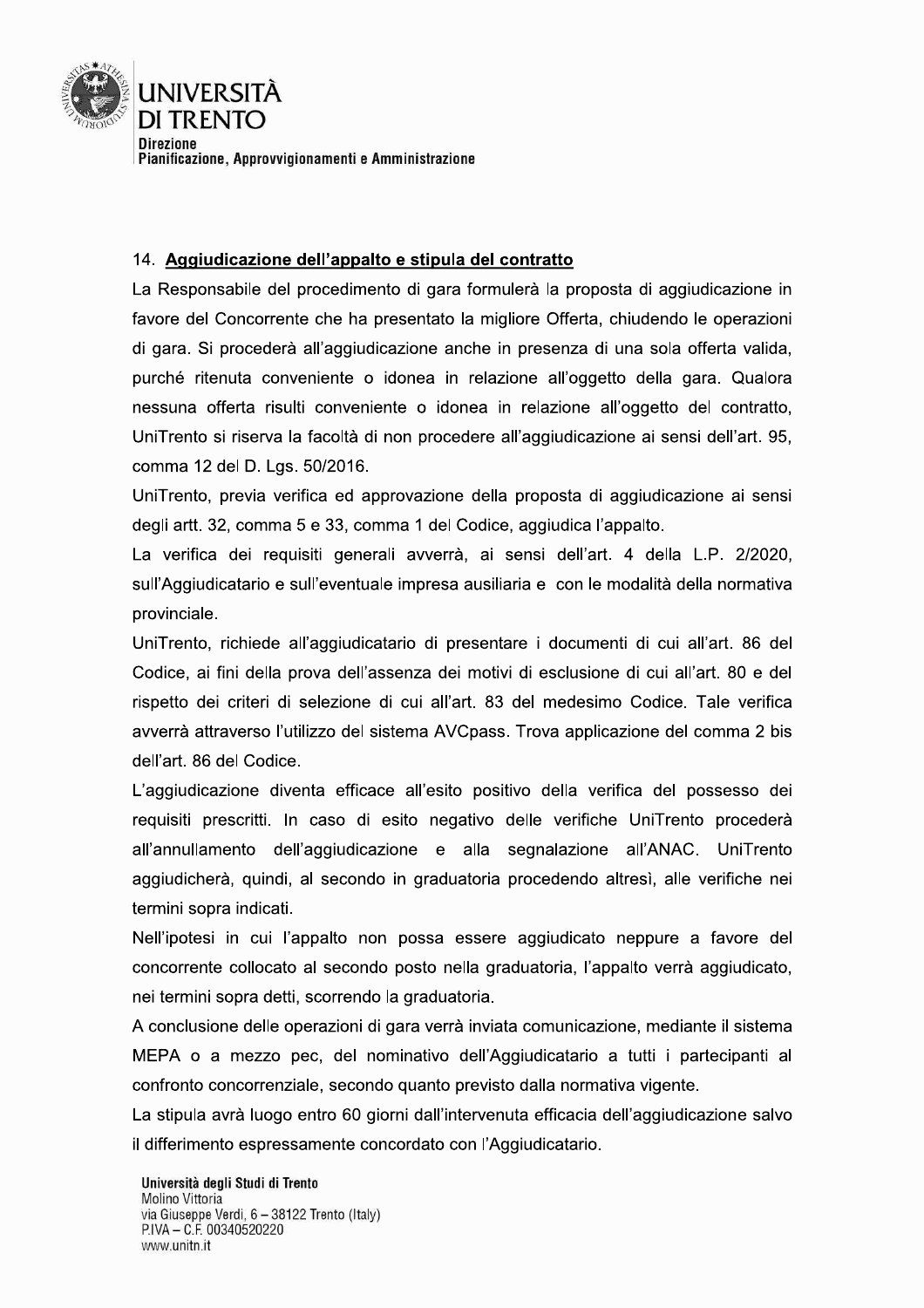

Sono a carico dell'Aggiudicatario anche tutte le spese contrattuali, gli oneri fiscali quali imposte e tasse - ivi comprese quelle di registro ove dovute - relative alla stipulazione del contratto.

# 15. Trattamento dei dati - Informativa ai sensi dell'articolo 13 del Regolamento UE 2016/679

- il trattamento sarà improntato ai principi previsti dal GDPR, con particolare riguardo alla liceità, correttezza e trasparenza dei trattamenti, all'utilizzo dei dati per finalità determinate, esplicite, legittime, in modo pertinente rispetto al trattamento, rispettando i principi di minimizzazione dei dati, esattezza, limitazione della conservazione, integrità e riservatezza, responsabilizzazione (art. 5 del Regolamento); pertanto, i dati raccolti saranno trattati esclusivamente per le finalità connesse al presente bando:

- il trattamento sarà effettuato con modalità cartacea e/o informatica:

- il conferimento dei dati è obbligatorio per dar corso alla procedura:

- il titolare del trattamento è l'Università degli Studi di Trento nella persona del Magnifico Rettore. I dati di contatto del Titolare sono: ateneo@pec.unitn.it ateneo@unitn.it;

- i dati di contatto del Responsabile della protezione dati (c.d. Data Protection Officer) sono i sequenti: avv. Fiorenzo Tomaselli - rpd@unitn.it;

- in ogni momento potranno essere esercitati nei confronti del Titolare del trattamento i diritti di cui al Capo III del Regolamento UE 2016/679, ovvero il diritto di chiedere al Titolare del trattamento l'accesso ai dati personali, la rettifica, l'integrazione, o la cancellazione degli stessi, la limitazione del trattamento dei dati, nonché il diritto di opporsi al loro trattamento, oltre al diritto alla portabilità dei dati;

- i dati saranno conservati per il periodo di durata dell'attività e, successivamente, per il tempo o per altre finalità, previste dalla normativa vigente ed in conformità alle norme sulla conservazione della documentazione amministrativa.

- qualora venga riscontrata una violazione del Regolamento UE 2016/679, è possibile proporre reclamo al Garante per la protezione dei dati personali.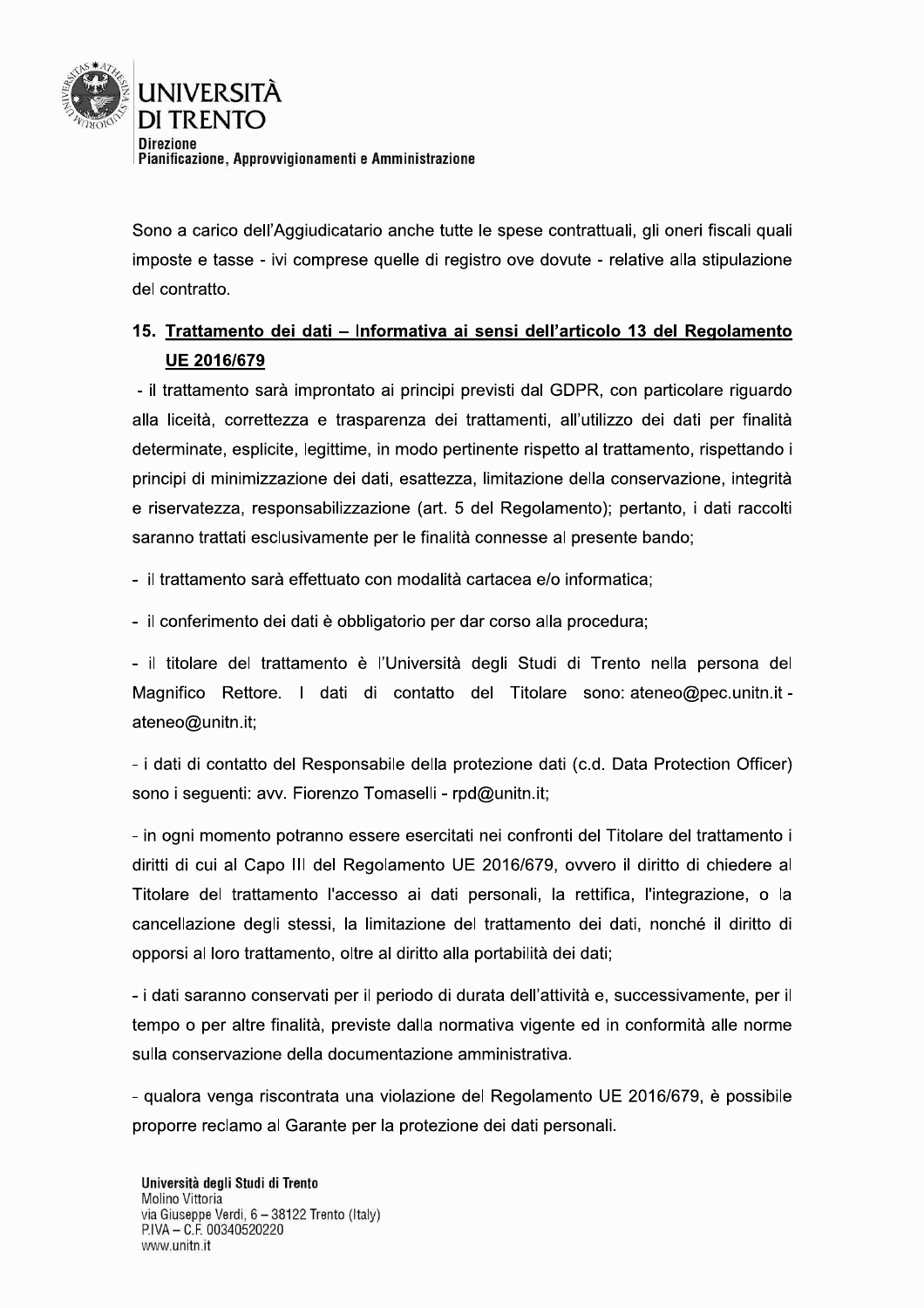

Uni i rento si riserva in ogni fase del procedimento di richiedere copia delle certificazioni o della documentazione attestante il possesso del requisiti tecnici e/o di qualità del servizi offerti, nonche di verificare il possesso dei requisiti soggettivi previsti dalla normativa vigente per contrarre con la Pubblica Amministrazione. UniTrento si riserva in ogni fase del procedimento di richiedere condiction della documentazione attestante il possesso dei requisiti te servizi offerti, nonché di verificare il possesso dei requisiti sonormativa vigente p

o il MEPA. Uni i rento si riserva comunque di effettuare eventuali comunicazioni, sia inerenti la procedura sia le  $\,$ rasi successive la stipula, attraverso PEC.

Distinti saluti.

La Responsabile del procedimento di gara

Dott.ssa Elisabetta Endrici

Documento firmato digitalmente (ai sensi del Codice dell'Amministrazione Digitale e normativa connessa)

Allegati che costituiscono parte integrante della presente richiesta di preventivo:

- 1) All.  $A$  Dichiarazione di partecipazione;
- 2) All. B Dichiarazione di accettazione delle condizioni UniTrento:
- 3) Capitolato prestazionale;
- 4) Capitolato speciale;
- 5) Modulo offerta tecnica:
- 6) Modulo offerta economica;
- 7) Schema di contratto.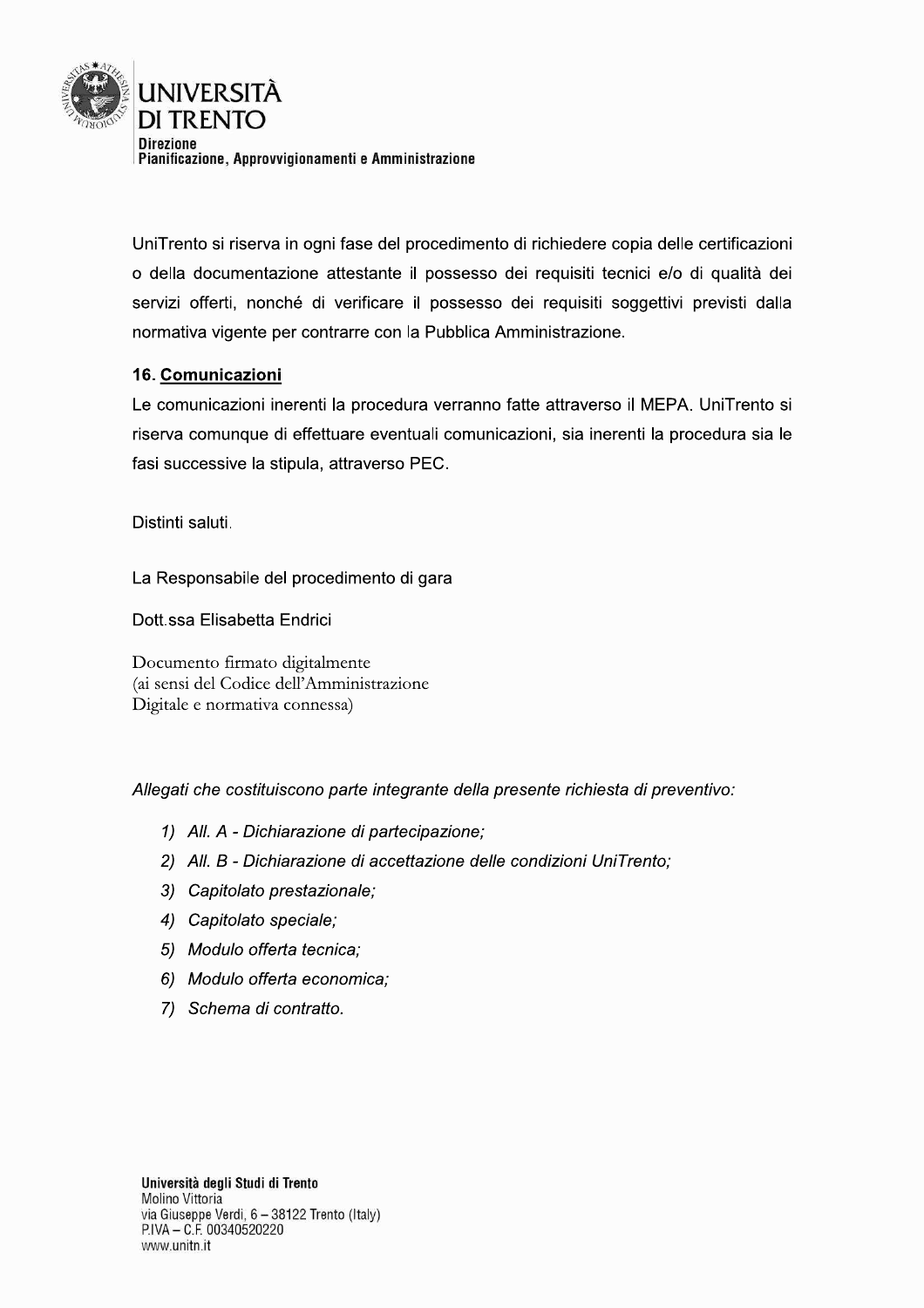| Capitolato Speciale per il servizio di recapito posta per un periodo di 24                 |  |
|--------------------------------------------------------------------------------------------|--|
| mesi, con opzione di rinnovo di ulteriori 12 mesi - Codice CIG 8292412ADA                  |  |
| Premessa                                                                                   |  |
| L'Università di Trento (d'ora innanzi denominata "UniTrento") intende appaltare ad         |  |
| un operatore economico (d'ora innanzi denominato "Appaltatore") il servizio di             |  |
| recapito posta con le specifiche di cui al presente Capitolato Speciale e al Capitolato    |  |
| Prestazionale.                                                                             |  |
| 1.<br>Natura e disciplina contrattuale                                                     |  |
| Il presente Capitolato Speciale si applica ad integrazione ed in deroga alle Condizioni    |  |
| Generali di Contratto previste dal bando "SERVIZI - Servizi postali di raccolta e          |  |
| recapito e servizi a monte e a valle del recapito" del MEPA. Il contratto viene            |  |
| proposto da UniTrento ed accettato dall'Appaltatore come un contratto di appalto           |  |
| disciplinato dalla L.P. n. 2/2016, dalla L.P. 2/2020 e per quanto non disposto dalla       |  |
| citata disciplina, dal D. Lgs. 50/2016 e dal Codice civile.                                |  |
| 2. Oggetto del contratto                                                                   |  |
| Il contratto ha per oggetto le prestazioni previste nel Capitolato prestazionale.          |  |
| Le prestazioni previste nel Capitolato prestazionale e tutte le ulteriori prestazioni e    |  |
| caratteristiche riportate nel presente contratto sono da intendersi come prestazioni       |  |
| minime inderogabili. Non sono pertanto ammesse prestazioni inferiori a quelle              |  |
| minime richieste.                                                                          |  |
| 3. Durata                                                                                  |  |
| Il presente contratto decorre dalla data di stipula per la durata di 24 mesi. Potrà essere |  |
| rinnovato di ulteriori 12 mesi qualora fosse attivata l'opzione di rinnovo. Dopo il        |  |
| termine sopra indicato, il contratto cesserà di avere efficacia senza necessità di         |  |
| disdetta.                                                                                  |  |
| 1                                                                                          |  |
|                                                                                            |  |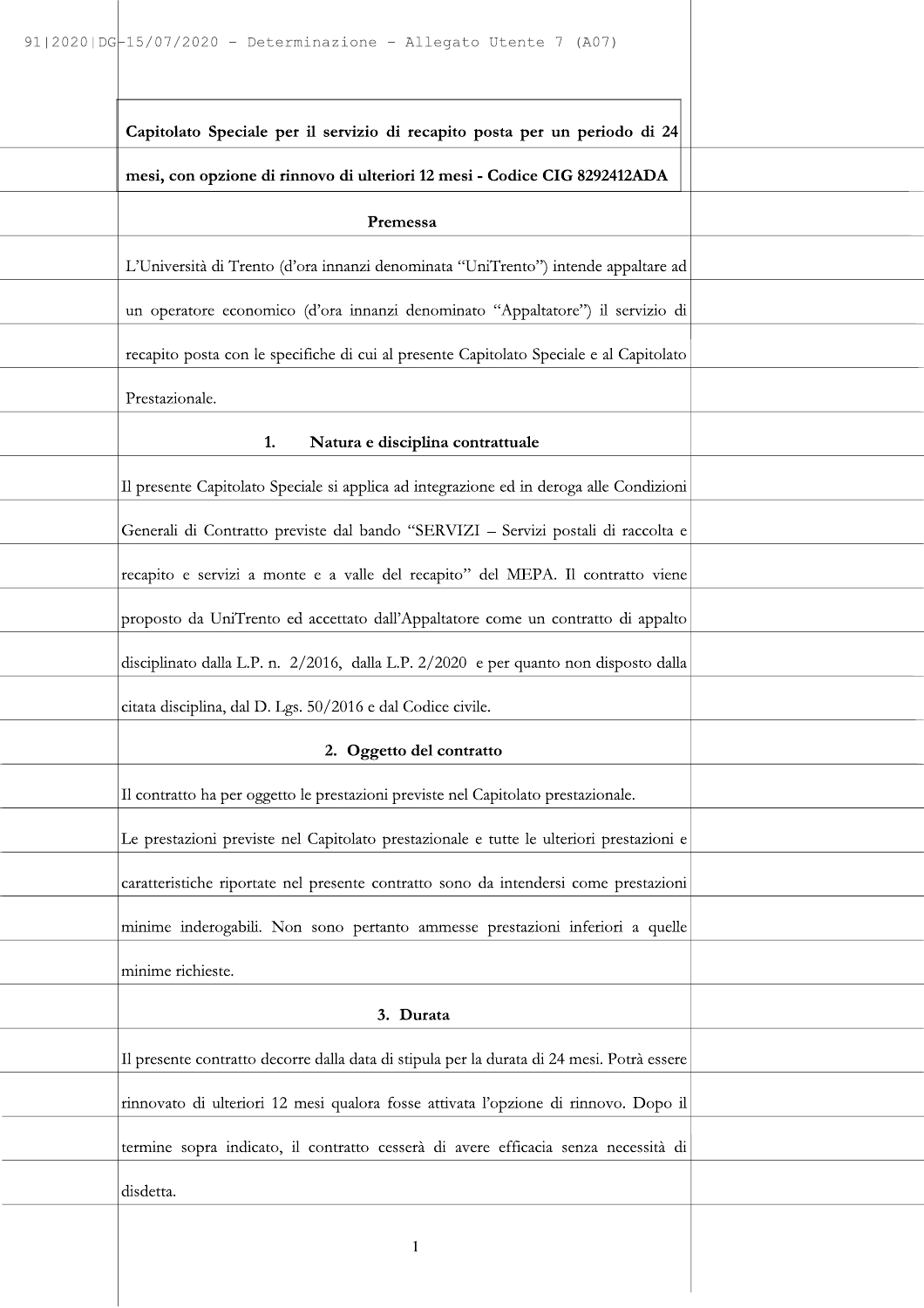| Modalità e tempi di esecuzione del servizio<br>4.                                         |  |
|-------------------------------------------------------------------------------------------|--|
| L'Appaltatore dovrà eseguire i servizi richiesti secondo le modalità e tempistiche        |  |
| riportate nel paragrafo 5 del Capitolato prestazionale (Modalità e tempi di               |  |
| svolgimento del servizio).                                                                |  |
| Oneri ed obblighi contrattuali<br>5.                                                      |  |
| Tutti gli obblighi e gli oneri necessari per l'espletamento del servizio devono           |  |
| intendersi a completo carico dell'Appaltatore, ad esclusione di quelli eventualmente      |  |
| indicati come espressamente a carico di UniTrento.                                        |  |
| Valore complessivo del contratto<br>6.                                                    |  |
| L'importo del Contratto sarà pari all'importo complessivo offerto dall'Appaltatore in     |  |
| sede di offerta sul MEPA (netto oneri IVA).                                               |  |
| Il valore del contratto sarà determinato anche dall'attivazione delle seguenti opzioni:   |  |
| a) Attivazione dell'opzione di rinnovo di 12 mesi al termine dei 24 mesi contrattuali     |  |
| e per un valore pari al 50% dell'importo complessivo offerto e comunque per un            |  |
| massimo di € 70.000,00 (netto oneri IVA), agli stessi prezzi unitari offerti;             |  |
| b) Attivazione dell'opzione di aumento per un importo massimo di € 30.000,00              |  |
| (netto oneri IVA), in caso di raggiungimento dell'importo complessivo nel corso           |  |
| di validità.                                                                              |  |
| I prezzi unitari offerti dall'Appaltatore si intendono comprensivi di ogni onere per lo   |  |
| svolgimento delle attività richieste dal presente contratto. Gli importi indicati         |  |
| nell'offerta economica si intendono offerti dall'Appaltatore in base a calcoli di sua     |  |
| convenienza, a tutto suo rischio e pericolo e dovranno rimanere invariati per tutta la    |  |
| durata del contratto, e per le opzioni qualora attivate. Il presente contratto si intende |  |
| a misura pertanto i corrispettivi pagati saranno riferiti ai servizi effettivamente       |  |
| richiesti nel periodo di vigenza contrattuale e saranno corrispondenti alle effettive     |  |
|                                                                                           |  |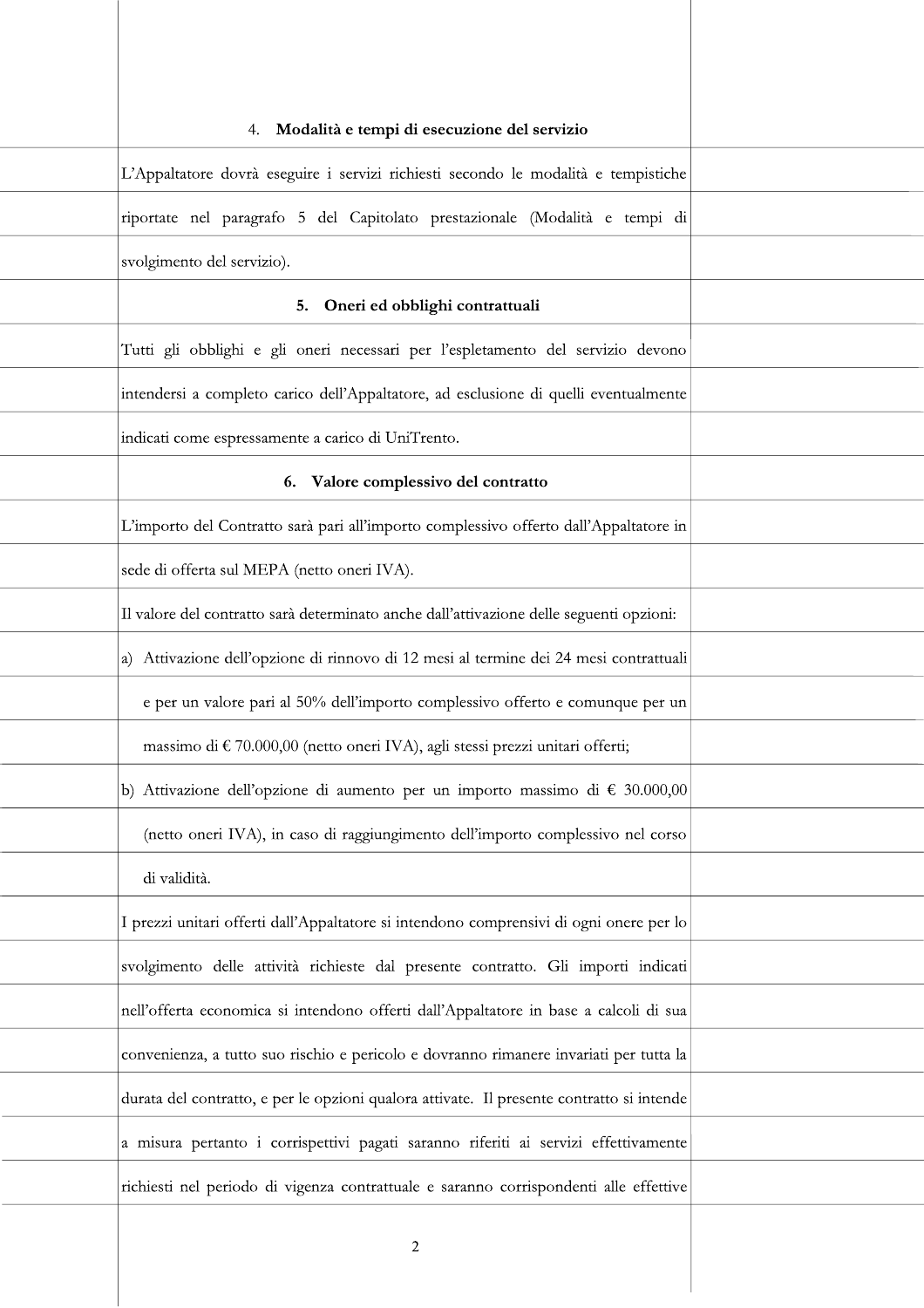| esigenze di UniTrento.                                                                       |  |
|----------------------------------------------------------------------------------------------|--|
| 7. Direttore dell'esecuzione                                                                 |  |
| Prima dell'avvio delle prestazioni contrattuali UniTrento indicherà il nome del              |  |
| Direttore dell'esecuzione che verificherà il rispetto delle disposizioni contrattuali,       |  |
| evidenziando gli inadempimenti riscontrati nell'esecuzione del servizio, i ritardi e le      |  |
| altre eventuali inadempienze riscontrate, provvedendo di concerto con il                     |  |
| Responsabile del procedimento alla loro formale contestazione.                               |  |
| Spettano pertanto al Direttore dell'esecuzione del contratto le verifiche previste dalla     |  |
| normativa vigente in materia. I controlli e le verifiche da esso eseguiti non liberano       |  |
| l'Appaltatore dagli obblighi e responsabilità su di esso incombenti in forza delle leggi     |  |
| o regolamenti e norme in vigore.                                                             |  |
| Responsabile dell'Appaltatore<br>8.                                                          |  |
| Prima della stipula del contratto l'Appaltatore dovrà comunicare il nominativo di un         |  |
| responsabile con la funzione di gestire i rapporti con UniTrento.                            |  |
| Tutti i contatti con UniTrento in ordine alla gestione del contratto dovranno essere         |  |
| tenuti da detto responsabile, i cui atti impegneranno a pieno titolo l'Appaltatore.          |  |
| Prima dell'inizio del servizio, il responsabile dell'Appaltatore dovrà comunicare un         |  |
| indirizzo di posta elettronica, di posta elettronica certificata e i recapiti telefonici per |  |
| le comunicazioni necessarie.                                                                 |  |
| Responsabilità dell'Appaltatore verso UniTrento e verso terzi<br>9.                          |  |
| L'Appaltatore rimane l'unico responsabile, anche nei confronti di UniTrento, per             |  |
| tutto quanto concerne le attività che gli verranno affidate nel rispetto delle modalità e    |  |
| degli obblighi indicati nei documenti contrattuali e dalla normativa vigente.                |  |
| I controlli eseguiti da UniTrento sullo svolgimento del servizio non limitano né             |  |
| riducono la piena ed incondizionata responsabilità dell'Appaltatore. Ai sensi dell'art.      |  |
| 3                                                                                            |  |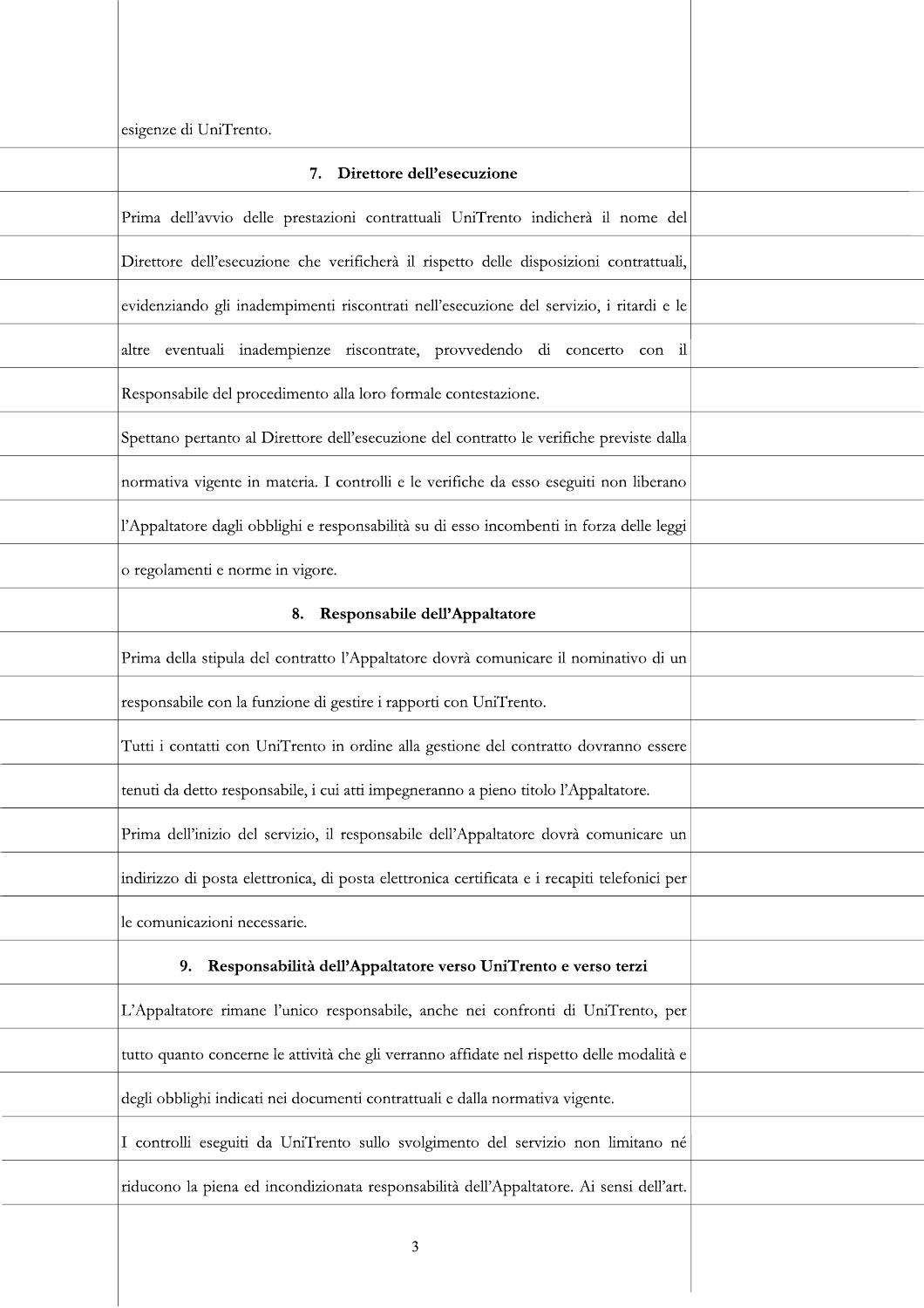| 1228 del Codice Civile nell'ambito delle prestazioni oggetto del Contratto,              |  |
|------------------------------------------------------------------------------------------|--|
| l'Appaltatore è responsabile dei danni arrecati ad UniTrento, ai suoi dipendenti ed a    |  |
| terzi, anche per fatto doloso o colposo del suo personale, dei suoi collaboratori, dei   |  |
| suoi ausiliari in genere e di chiunque si avvalga nel corso dell'esecuzione del          |  |
| contratto. Sono a carico dell'Appaltatore eventuali danni o infortuni subiti da persone  |  |
| o cose del medesimo durante l'esecuzione del Servizio.                                   |  |
| 10. Certificato di regolare esecuzione                                                   |  |
| Il certificato di regolare esecuzione sarà emesso con le modalità e nei termini previsti |  |
| dalla normativa vigente in materia.                                                      |  |
| 11. Condizioni e modalità di pagamento                                                   |  |
| Il pagamento dei corrispettivi contrattuali verrà effettuato con cadenza mensile         |  |
| posticipata, previa emissione da parte dell'Appaltatore di regolare fattura elettronica  |  |
| ai sensi del D.M. 55/2013.                                                               |  |
| Tutti i pagamenti sono condizionati al rispetto degli obblighi contrattuali e quindi     |  |
| subordinati al rilascio del certificato di regolare esecuzione di cui al precedente art. |  |
| 10, ed effettuati da UniTrento a mezzo del proprio tesoriere, entro 30 giorni dal        |  |
| ricevimento della fattura all'esito del D.U.R.C.                                         |  |
| Ai sensi dell'articolo 3, comma 7 del D.P.P. 27 febbraio 2017 n. 7-60/Leg., ai fini      |  |
| dell'emissione del certificato di regolare esecuzione finale, UniTrento verifica         |  |
| l'integrale pagamento dei subcontraenti, comunicati ai sensi dell'art. 26 comma 3 della  |  |
| L.P. 2/2016, mediante acquisizione di una dichiarazione resa ai sensi del D.P.R. 28      |  |
| dicembre 2000, n. 445, con la quale l'Appaltatore e gli eventuali subappaltatori         |  |
| dichiarano di aver provveduto all'integrale pagamento dei subcontraenti.                 |  |
| Le fatture complete del numero di riferimento del contratto e del CIG dovranno           |  |
| essere intestate a Università degli Studi di Trento - Via Calepina, 14 - 38122 Trento.   |  |
|                                                                                          |  |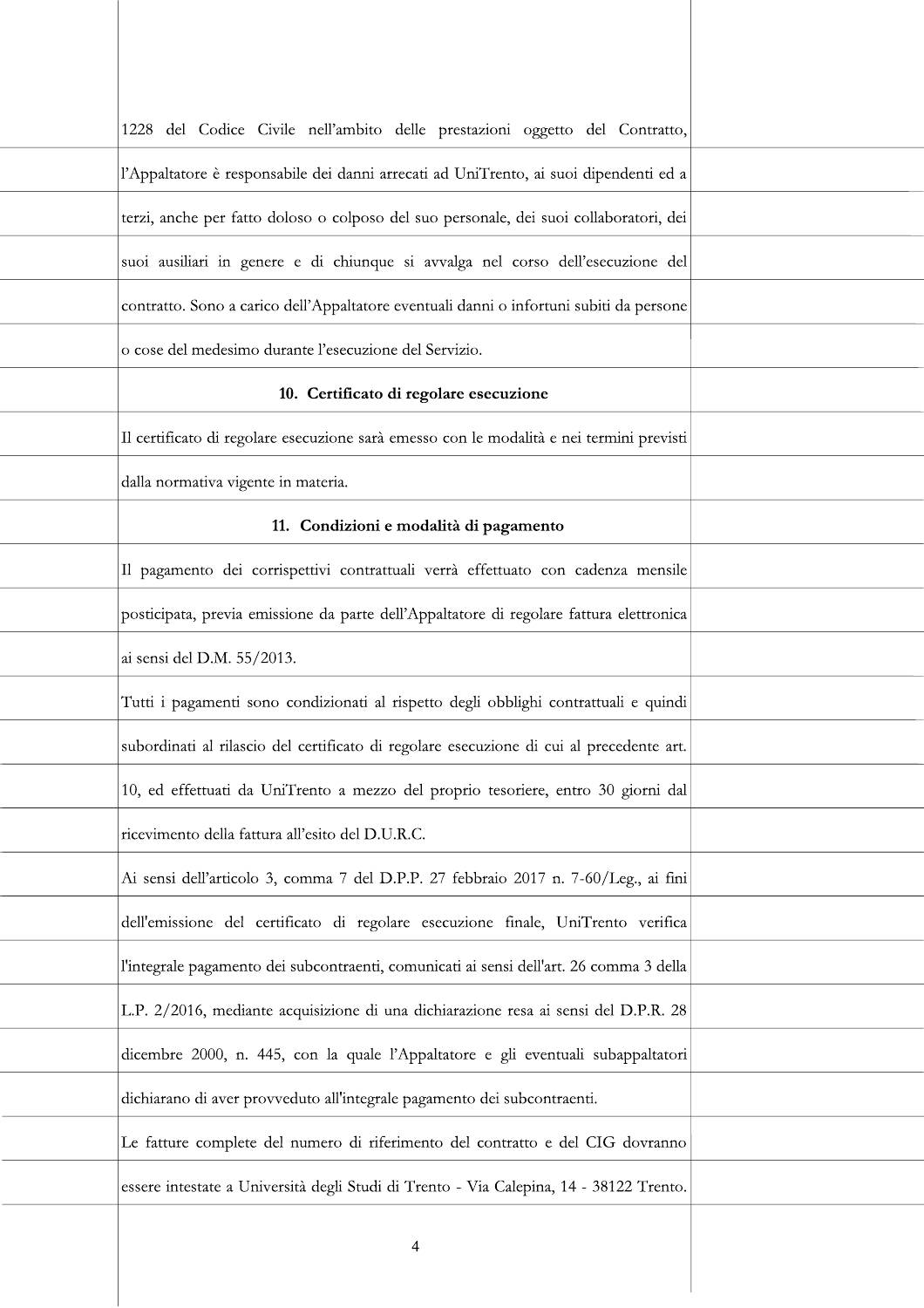| Dovranno essere trasmesse unicamente in formato elettronico, ai sensi del Decreto           |  |
|---------------------------------------------------------------------------------------------|--|
| Ministeriale 55 del 3 aprile 2013, dovranno riportare il Codice Univoco Ufficio:            |  |
| UFSDIX ed essere emesse con Esigibilità codice "S" Scissione dei pagamenti.                 |  |
| L'importo delle fatture sarà bonificato sul c/c che l'Appaltatore preciserà ai sensi        |  |
| dell'art. 18 - Tracciabilità dei flussi finanziari e ulteriori clausole risolutive espresse |  |
| delle Condizioni Generali di Contratto relative al bando Servizi MEPA.                      |  |
| comunicazione dovrà essere inviata a mezzo pec<br>all'indirizzo<br>Detta                    |  |
| ateneo@pec.unitn.it all'attenzione dell'Ufficio Acquisti.                                   |  |
| Modalità di fatturazione diverse dovranno essere preventivamente concordate tra il          |  |
| Direttore dell'esecuzione di UniTrento e il Responsabile dell'Appaltatore.                  |  |
| In caso di contestazioni circa l'ammontare del pagamento richiesto, UniTrento               |  |
| provvederà a corrispondere all'Appaltatore nel termine di cui sopra la somma non            |  |
| contestata, previa compensazione con le penali eventualmente applicate.                     |  |
| I termini indicati sono sospesi nel caso in cui la fattura venga respinta, perché           |  |
| incompleta, contestata o fiscalmente irregolare e ripartiranno al momento della nuova       |  |
| trasmissione.                                                                               |  |
| Sull'importo di ogni singola fattura sarà operata, come previsto dall'art. 30 comma 5-      |  |
| bis del D.Lgs. 50/2016, la ritenuta dello 0,50%. Pertanto l'Appaltatore dovrà               |  |
| fatturare il 99,50% del corrispettivo dovuto. Tali ritenute saranno fatturate               |  |
| dall'Appaltatore in sede di liquidazione finale dopo l'approvazione del certificato di      |  |
| regolare esecuzione finale, previo rilascio del D.U.R.C. regolare.                          |  |
| 12. Subappalto e cessione del contratto                                                     |  |
| Il subappalto è disciplinato dall'art. 26 della L.P. 9 marzo 2016, n. 2.                    |  |
| Per effetto della sentenza della Corte di Giustizia Europea (causa C-63/18, sentenza        |  |
| 26 settembre 2019) non trova applicazione al presente appalto la limitazione della          |  |
| 5                                                                                           |  |
|                                                                                             |  |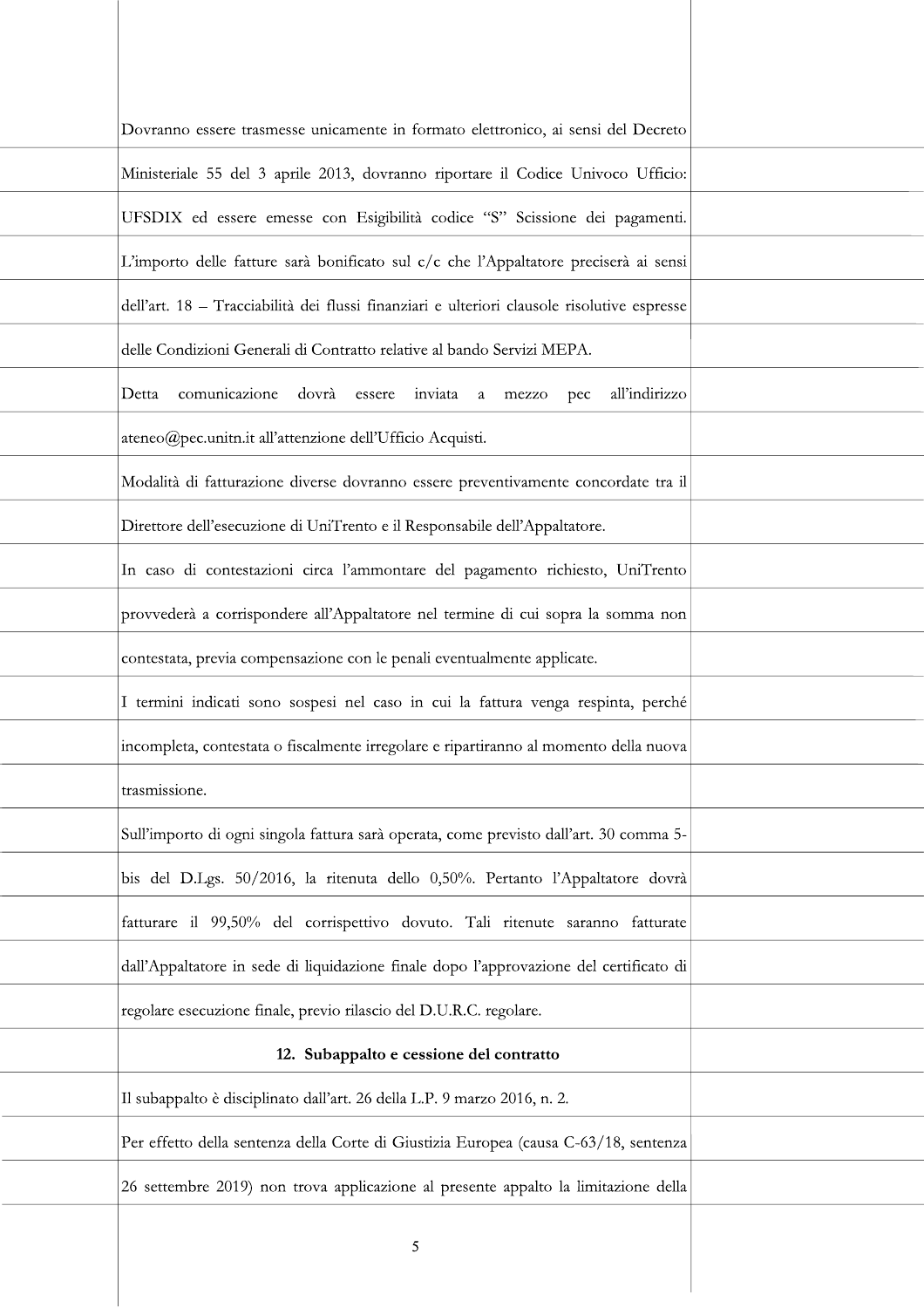| percentuale di cui all'art. 105 comma 2 del D.Lgs. 50/2016.                                |  |
|--------------------------------------------------------------------------------------------|--|
| Il subappalto dovrà essere preventivamente autorizzato da UniTrento. L'Appaltatore         |  |
| potrà fare istanza di subappalto solo se ha indicato in fase di offerta le parti del       |  |
| servizio che intende subappaltare. Non potrà essere rilasciata l'autorizzazione al         |  |
| subappalto nel caso in cui la dichiarazione di subappalto in fase di offerta sia           |  |
| mancante o irregolare.                                                                     |  |
| Ai sensi del comma 6 dell'art. 26 L.P. 9 marzo 2016, n. 2 UniTrento provvederà             |  |
| direttamente al pagamento del subappaltatore. L'Appaltatore non può cedere il              |  |
| contratto senza previa autorizzazione di UniTrento, a pena di nullità della cessione       |  |
| stessa.                                                                                    |  |
| 13. Penali                                                                                 |  |
| In caso di inadempimenti da parte dell'Appaltatore, per cause non dipendenti da            |  |
| forza maggiore o da fatto imputabile a UniTrento, sono applicate le seguenti penali:       |  |
| a) per ogni lavorativo di ritardo nella consegna rispetto ai tempi indicati ai punti 5.1 - |  |
| 5.2 - 5.3 - 5.6 del Capitolato prestazionale o migliorativi offerti dall'Appaltatore in    |  |
| sede di gara: 30% dell'importo dei servizi oggetto di contestazione;                       |  |
| b) incompleta o errata indicazione delle informazioni relative alla tracciabilità,         |  |
| previste al punto 3.2 del Capitolato prestazionale, tali da non permettere la corretta e   |  |
| immediata riconoscibilità della corrispondenza: 20% dell'importo dei servizi oggetto       |  |
| di contestazione;                                                                          |  |
| c) smarrimento o perdita della corrispondenza: 150% dell'importo dei servizi oggetto       |  |
| di contestazione, si precisa che oltre alla penale potrà essere richiesto il rimborso del  |  |
| valore del bene oggetto di spedizione.                                                     |  |
| E' fatto salvo in ogni caso il risarcimento di eventuali ulteriori danni che dovessero     |  |
| verificarsi quali conseguenze del ritardato o mancato adempimento.                         |  |
| 6                                                                                          |  |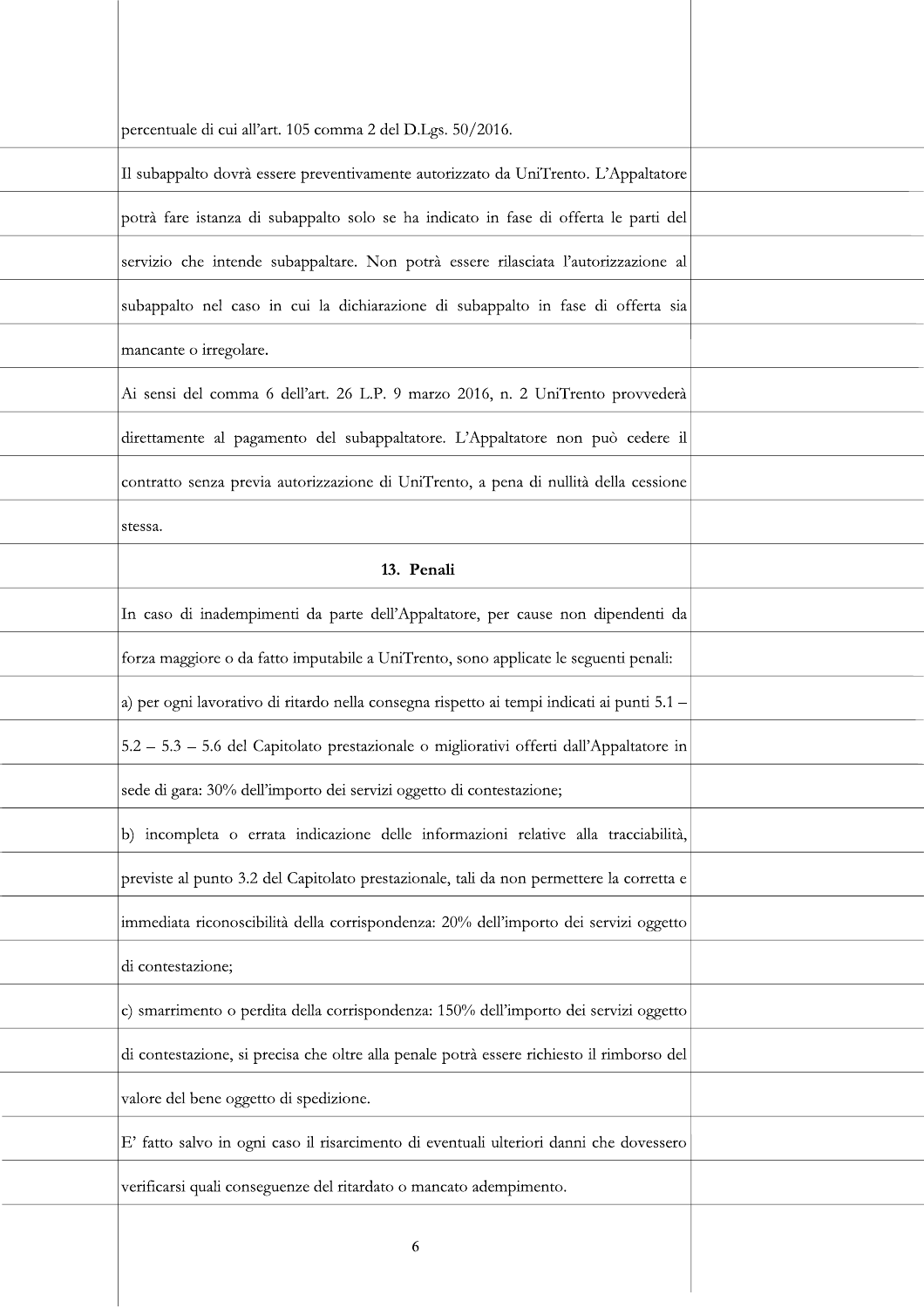| La penale sarà comunque dovuta con il semplice verificarsi dell'inadempienza                 |  |
|----------------------------------------------------------------------------------------------|--|
| contrattuale senza la preventiva messa in mora.                                              |  |
| L'importo della/e penale/i sarà trattenuto direttamente dai corrispettivi contrattuali o     |  |
| dalla cauzione definitiva.                                                                   |  |
| 14. Clausola di non esclusività                                                              |  |
| Al presente contratto non si applica l'art. 1567 del Codice civile. E' facoltà di            |  |
| UniTrento affidare i servizi oggetto del presente contratto ad altri operatori               |  |
| economici.                                                                                   |  |
| 15. Comunicazioni                                                                            |  |
| Qualunque evento che possa avere influenza sull'esecuzione del contratto dovrà               |  |
| essere segnalato nel più breve tempo possibile. Dette comunicazioni tra UniTrento e          |  |
| l'Appaltatore avverranno per iscritto esclusivamente a mezzo PEC.                            |  |
| 16. Clausola risolutiva espressa                                                             |  |
| Ai sensi ed agli effetti dell'art. 1456 del Codice Civile UniTrento si riserva la facoltà di |  |
| risolvere il contratto in danno all'Appaltatore in caso di inadempienza                      |  |
| dell'Appaltatore anche di una sola delle seguenti obbligazioni contrattuali:                 |  |
| - interruzione dell'esecuzione del contratto anche in presenza di contestazioni, come        |  |
| previsto dal successivo articolo 19;                                                         |  |
| - subappalto non autorizzato o cessione anche parziale del contratto;                        |  |
| - quando l'Appaltatore si rendesse colpevole di grave errore professionale;                  |  |
| quanto l'Appaltatore non provvedesse entro il termine di 15 giorni naturali e                |  |
| consecutivi a reintegrare la garanzia definitiva, che fosse parzialmente escussa;            |  |
| quando l'Appaltatore perdesse uno qualsiasi dei requisiti di professionalità e               |  |
| moralità previsti per la stipula del contratto;                                              |  |
| - nelle ipotesi di risoluzione previste dalla legge 136/2010;                                |  |
| 7                                                                                            |  |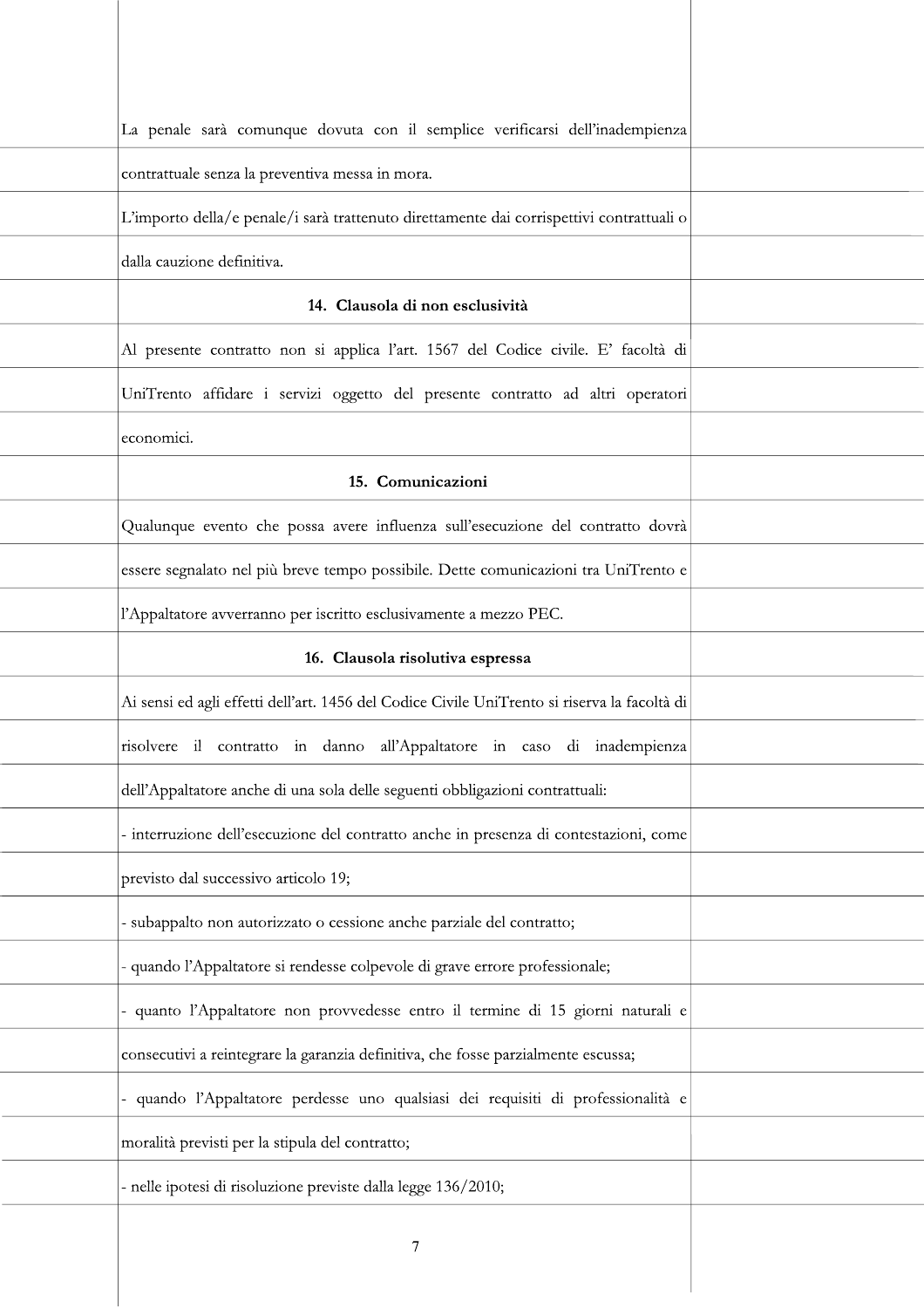| - quando la somma delle penali applicate sia pari o superiore al 10% del valore del             |  |
|-------------------------------------------------------------------------------------------------|--|
| contratto;                                                                                      |  |
| - verificarsi delle ipotesi di applicazioni delle penali di cui all'art. 13 lettera c) per n. 5 |  |
| volte nell'arco di 6 mesi;                                                                      |  |
| - nelle ipotesi di cui all'art. 108 del D. Lgs 50/2016.                                         |  |
| Nei casi di risoluzione di cui sopra UniTrento si riserva ogni diritto al risarcimento          |  |
| dei danni subiti ed in particolare si riserva di esigere dall'Appaltatore il rimborso di        |  |
| eventuali spese sostenute in più rispetto a quelle che avrebbe sostenuto in presenza di         |  |
| un regolare adempimento del contratto.                                                          |  |
| 17. Personale dell'Appaltatore                                                                  |  |
| L'Appaltatore è sottoposto a tutti gli obblighi risultanti dalle disposizioni legislative e     |  |
| regolamentari vigenti in materia di lavoro, sicurezza, prevenzione degli infortuni e            |  |
| assicurazioni sociali ed assume a suo carico tutti gli oneri relativi.                          |  |
| L'Appaltatore assume a proprio carico tutti gli oneri assicurativi e previdenziali di           |  |
| legge, osserva le norme vigenti in materia di sicurezza sul lavoro e di retribuzione dei        |  |
| lavoratori dipendenti.                                                                          |  |
| 18. Diritto di recesso                                                                          |  |
| Rientrando il servizio tra quelli per cui è prevista l'attivazione di convenzione e/o           |  |
| accordo quadro pluriennale a cura di APAC, come da delibera della G.P. n. 1384 del              |  |
| 1º agosto 2018 il contratto sarà stipulato sotto condizione risolutiva, ai sensi                |  |
| dell'articolo 1, comma 3 del D.L. 95/2012 (convertito in legge dall'art. 1 L.                   |  |
| $135/2012$ ).                                                                                   |  |
| 19. Divieto di ridurre o sospendere il Servizio                                                 |  |
| L'Appaltatore non può ridurre o sospendere il Servizio con sua decisione unilaterale            |  |
| in nessun caso, nemmeno quando siano in atto controversie con UniTrento.                        |  |
| 8                                                                                               |  |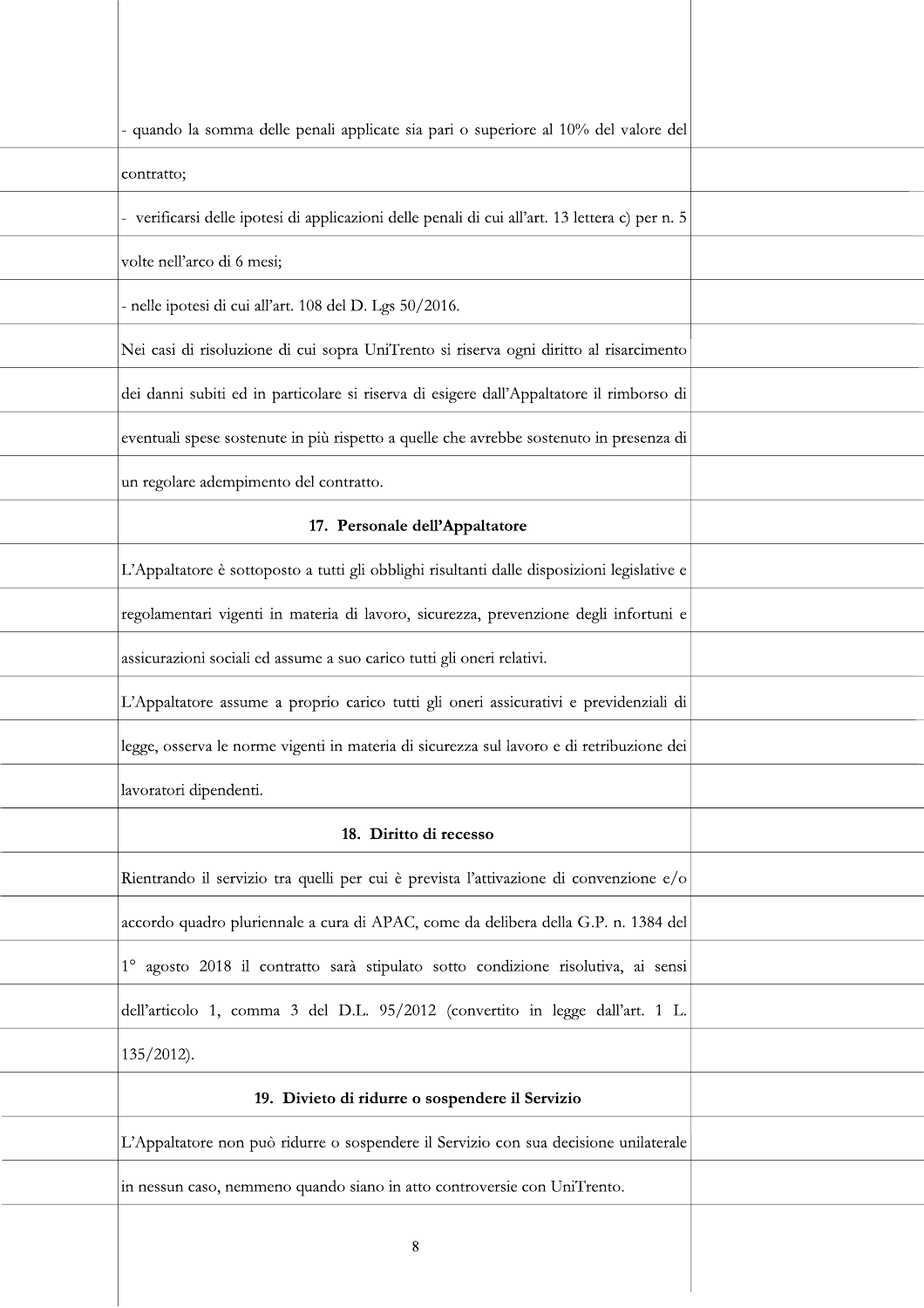| La sospensione del Servizio per decisione unilaterale dell'Appaltatore costituisce        |  |
|-------------------------------------------------------------------------------------------|--|
| inadempienza contrattuale grave e tale da motivare la risoluzione del Contratto per       |  |
| fatto dell'Appaltatore, qualora questi, dopo la diffida a riprendere il servizio entro il |  |
| termine intimato da UniTrento a mezzo PEC, non vi abbia ottemperato.                      |  |
| In tale ipotesi restano a carico dell'Appaltatore tutti gli oneri e le conseguenze        |  |
| derivanti da tale risoluzione.                                                            |  |
| 20. Nullità del contratto                                                                 |  |
| In caso di violazione dell'art. 53 comma 16-ter del D. Lgs 165/2001 il contratto sarà     |  |
| nullo.                                                                                    |  |
| 21. Codice Etico e Codice di Comportamento                                                |  |
| L'Appaltatore si impegna a conformare il proprio comportamento alle disposizioni          |  |
| del Codice Etico (D.R. 285 del 29 maggio 2014) e del Codice di comportamento di           |  |
| UniTrento (D.R. 582 del 27 ottobre 2014) nonché alle disposizioni del Piano               |  |
| Triennale per la prevenzione della corruzione. Si impegna inoltre a far rispettare le     |  |
| suddette regole al proprio personale impiegato nell'esecuzione delle prestazioni          |  |
| contrattuali. La violazione rappresenterà grave inadempimento contrattuale.               |  |
| 22. Garanzia definitiva                                                                   |  |
| Prima della stipula del contratto l'Appaltatore dovrà fornire la prova di aver costituito |  |
| una garanzia definitiva, conforme agli schemi tipo approvati con D.M. 19 gennaio          |  |
| 2018, n. 31, con le modalità ed i contenuti indicati dall'art. 103 del D.Lgs. 50/2016     |  |
| con validità dalla data di stipula del contratto fino al completo esaurimento dei         |  |
| rapporti contrattuali. In caso di escussione anche parziale della cauzione,               |  |
| l'Appaltatore dovrà provvedere a reintegrarla, entro il termine di 15 giorni dalla        |  |
| richiesta, a pena di risoluzione del contratto.                                           |  |
| 23. Trattamento dei dati                                                                  |  |
| 9                                                                                         |  |
|                                                                                           |  |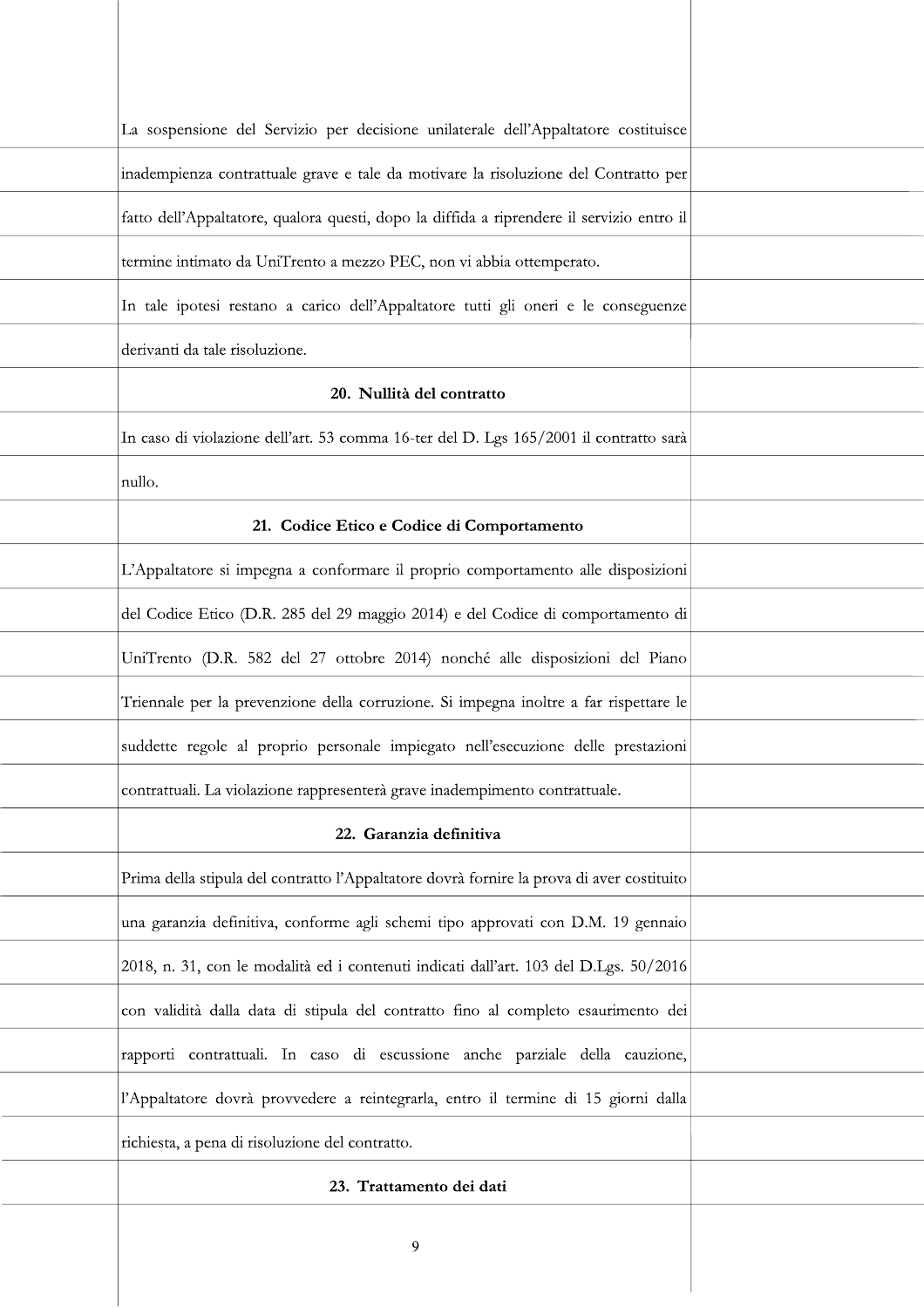| Ai sensi dell'art. 13 del Regolamento UE 2016/679 si informa che:                             |  |
|-----------------------------------------------------------------------------------------------|--|
| - Il trattamento sarà improntato ai principi previsti dal GDPR, con particolare               |  |
| riguardo alla liceità, correttezza e trasparenza dei trattamenti, all'utilizzo dei dati per   |  |
| finalità determinate, esplicite, legittime, in modo pertinente rispetto al trattamento,       |  |
| rispettando i principi di minimizzazione dei dati, esattezza, limitazione della               |  |
| conservazione, integrità e riservatezza, responsabilizzazione (art. 5 del Regolamento).       |  |
| Pertanto i dati raccolti saranno trattati esclusivamente per le finalità connesse alla        |  |
| presente procedura;                                                                           |  |
| Il trattamento sarà effettuato con modalità cartacea e/o informatica;                         |  |
| - Il conferimento dei dati è obbligatorio per dar corso alla procedura;                       |  |
| - Il titolare del trattamento è l'Università degli Studi di Trento nella persona del          |  |
| Magnifico Rettore. I dati di contatto del Titolare sono: ateneo@pec.unitn.it -                |  |
| ateneo@unitn.it;                                                                              |  |
| - I dati di contatto del Responsabile della protezione dati (c.d. Data Protection             |  |
| Officer) sono i seguenti: avv. Fiorenzo Tomaselli - rpd@unitn.it;                             |  |
| - In ogni momento potranno essere esercitati nei confronti del Titolare del                   |  |
| trattamento i diritti di cui al Capo III del Regolamento UE 2016/679, ovvero il               |  |
| diritto di chiedere al titolare del trattamento l'accesso ai dati personali, la rettifica,    |  |
| l'integrazione, o la cancellazione degli stessi, la limitazione del trattamento dei dati,     |  |
| nonché il diritto di opporsi al loro trattamento, oltre al diritto alla portabilità dei dati; |  |
| - I dati saranno conservati per il periodo di durata dell'attività e, successivamente, per    |  |
| il tempo o per altre finalità, previste dalla normativa vigente ed in conformità alle         |  |
| norme sulla conservazione della documentazione amministrativa;                                |  |
| Qualora venga riscontrata una violazione del Regolamento UE 2016/679, è                       |  |
| possibile proporre reclamo al Garante per la protezione dei dati personali.                   |  |
| 10                                                                                            |  |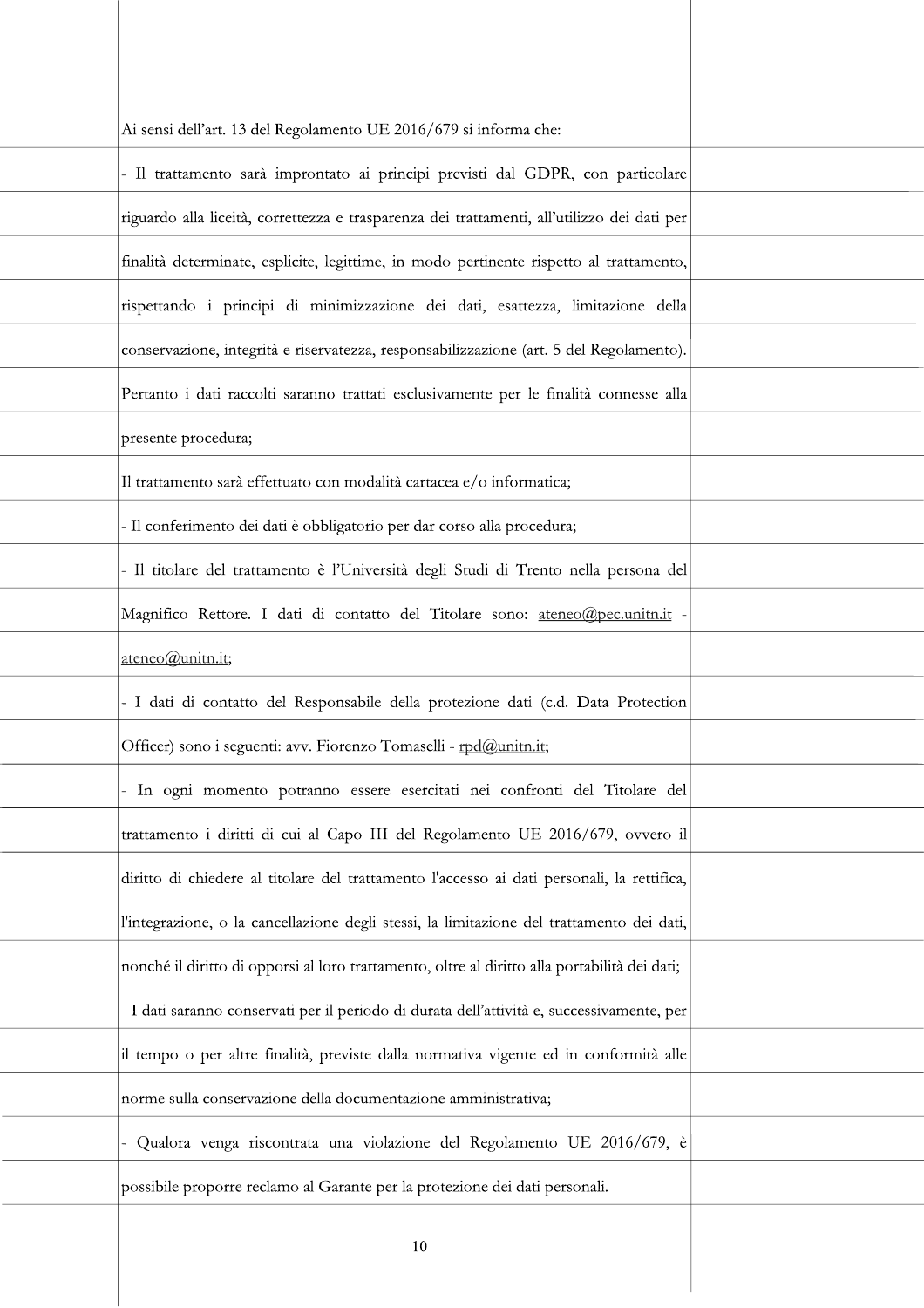| 24. Sicurezza – D.U.V.R.I.                                                                  |  |
|---------------------------------------------------------------------------------------------|--|
| Non si sono evidenziate interferenze tra l'attività di UniTrento e quelle oggetto del       |  |
| presente contratto. Non si ritiene pertanto necessaria la redazione del D.U.V.R.I. ex       |  |
| art. 26 del D.Lgs. 81/2008, né la redazione dell'Appendice Misure per il contrasto ed       |  |
| il contenimento della diffusione del virus Covid-19 negli ambienti di lavoro. Gli oneri     |  |
| per le misure di prevenzione e protezione adottate per eliminare o ridurre al minimo i      |  |
| rischi derivanti dalle interferenze, in virtù di quanto sopra indicato, sono stati posti da |  |
| UniTrento pari a zero.                                                                      |  |
| 25. Spese contrattuali                                                                      |  |
| Le spese relative al presente contratto e qualsiasi ulteriore spesa fiscale (I.V.A.         |  |
| esclusa, se dovuta), anche susseguente, sono a carico dell'Appaltatore. L'assolvimento      |  |
| dell'imposta di bollo verrà effettuato in modo virtuale da UniTrento (autorizzazione        |  |
| n. 10668/14 d.d. 23.12.2014) e riaddebitata all'Appaltatore.                                |  |
| 26. Foro competente                                                                         |  |
| Per qualsiasi controversia che dovesse insorgere tra UniTrento e il Appaltatore, sarà       |  |
| competente in via esclusiva il Foro di Trento.                                              |  |
|                                                                                             |  |
|                                                                                             |  |
|                                                                                             |  |
|                                                                                             |  |
|                                                                                             |  |
|                                                                                             |  |
|                                                                                             |  |
|                                                                                             |  |
|                                                                                             |  |
|                                                                                             |  |
| 11                                                                                          |  |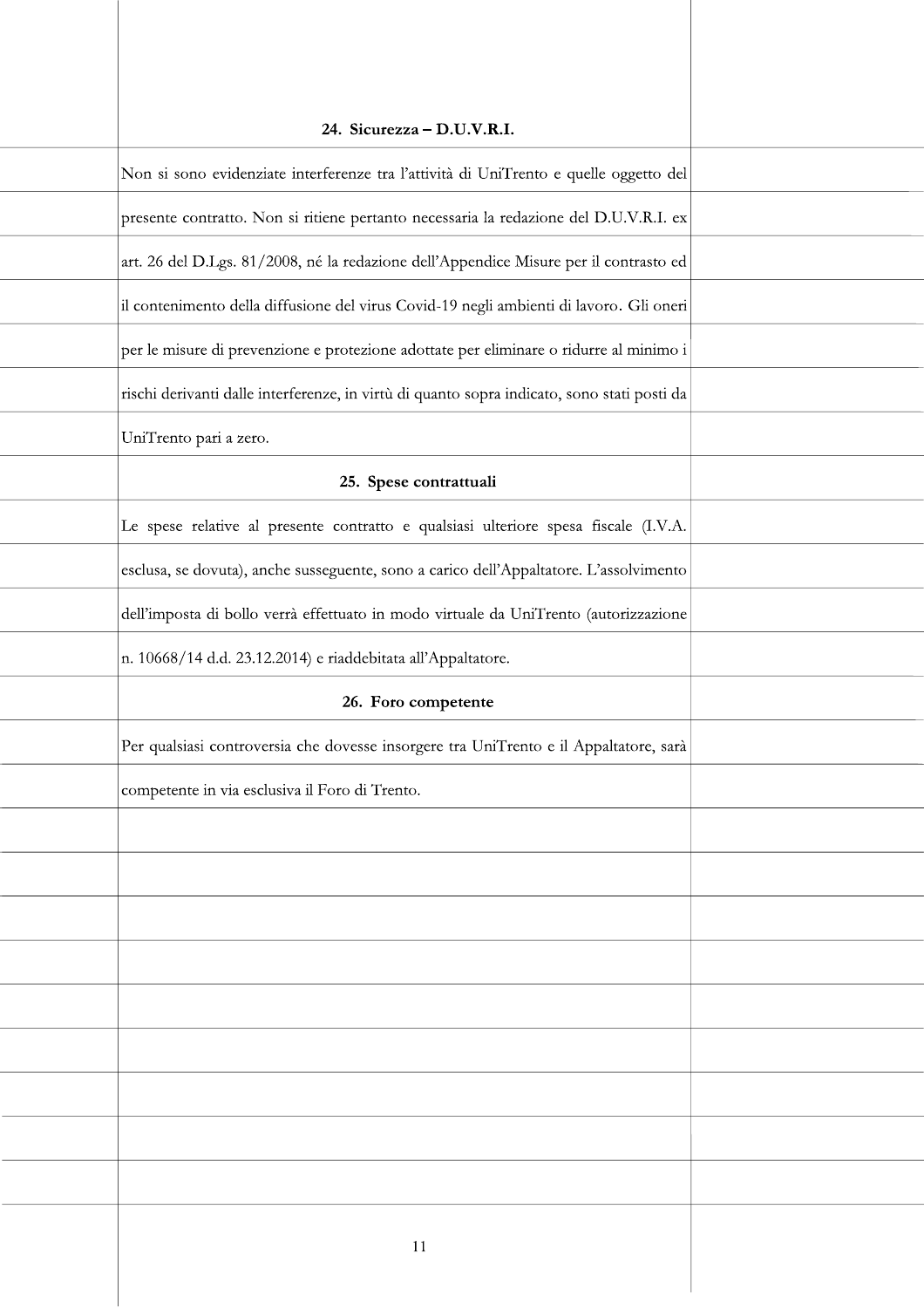| $91 2020 DG-15/07/2020$ - Determinazione - Allegato Utente 1 (A01)               |  |
|----------------------------------------------------------------------------------|--|
| Contratto n.                                                                     |  |
| REPUBBLICA ITALIANA                                                              |  |
| UNIVERSITÀ DEGLI STUDI DI TRENTO                                                 |  |
| Contratto per il servizio di recapito posta - CIG 8292412ADA                     |  |
| Il presente Contratto viene firmato digitalmente da:                             |  |
|                                                                                  |  |
| qualità di Direttore Generale dell'Università degli Studi di Trento (d'ora       |  |
| innanzi "UniTrento") con sede in Via Calepina, 14 a Trento (TN), P.              |  |
| I.V.A. n. 00340520220, presso la quale è domiciliato per la carica;              |  |
| il __________, nato a _______________ il _________, in qualità di Legale         |  |
| Rappresentante della Società ___________________ con sede in via ____________, a |  |
| P. I.V.A. n. _________, presso la quale è domiciliato per la                     |  |
| carica.                                                                          |  |
| Premesso che:                                                                    |  |
| con determinazione del Direttore Generale n. 61-DG di data 5                     |  |
| maggio 2020 si indiceva la procedura negoziata per l'affidamento del             |  |
| servizio di recapito posta, per un periodo di 24 mesi, con opzione di            |  |
| rinnovo per ulteriori 12 mesi e opzione di aumento di valore del contratto,      |  |
| con il criterio dell'offerta economicamente più vantaggiosa ai sensi             |  |
| dell'art. 17 della L.P. 2/2016;                                                  |  |
| con determinazione del Direttore Generale n. ____ – DG di data<br>-              |  |
| il servizio di recapito posta, è stato aggiudicato a                             |  |
|                                                                                  |  |
| Si precisa che rientrando il servizio tra quelli per cui è prevista              |  |
| l'attivazione di convenzione e/o accordo quadro pluriennale a cura di            |  |
| $\mathbf{1}$                                                                     |  |
|                                                                                  |  |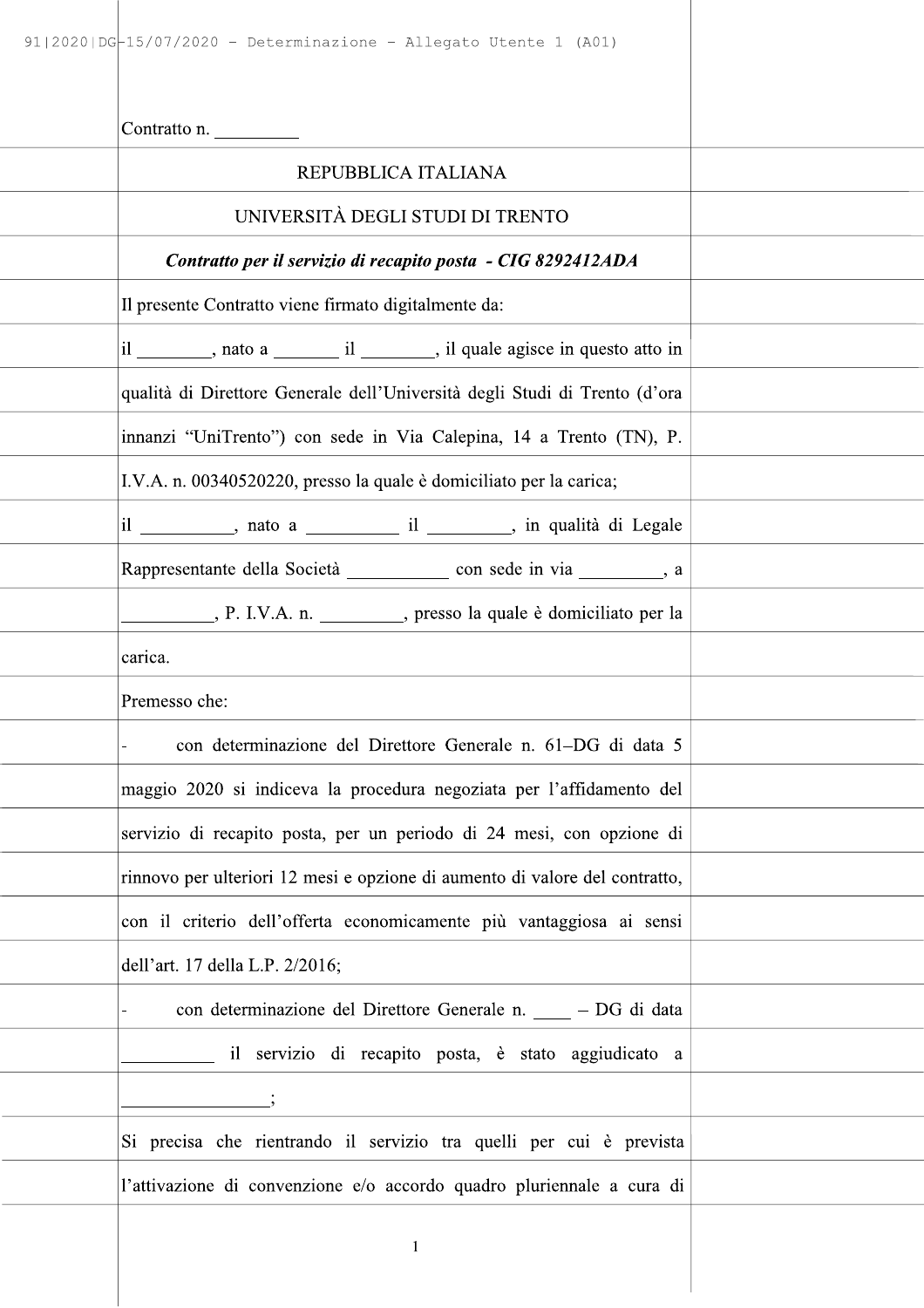| APAC, come da delibera della G.P. n. 1384 del 1º agosto 2018 il presente      |  |
|-------------------------------------------------------------------------------|--|
| contratto è sottoposto a condizione risolutiva, ai sensi dell'articolo 1,     |  |
| comma 3 del D.L. 95/2012 (convertito in legge dall'art. 1 L. 135/2012).       |  |
| Tutto ciò premesso, approvato e ritenuto quale parte integrante del           |  |
| presente atto, si conviene quanto segue.                                      |  |
| Articolo 1 – Oggetto d'appalto                                                |  |
| UniTrento, come sopra rappresentata, affida in appalto a                      |  |
| (d'ora innanzi denominato Appaltatore), che tramite il proprio Legale         |  |
| Rappresentante accetta, il servizio di recapito posta, così come specificato  |  |
| puntualmente nel Capitolato Prestazionale. L'Appaltatore ha l'obbligo di      |  |
| osservare le disposizioni e le norme delle leggi, decreti e regolamenti       |  |
| applicabili al presente appalto. Nell'esecuzione delle prestazioni            |  |
| l'Appaltatore deve sempre e comunque conformarsi alla massima diligenza       |  |
| nell'adempimento dei propri obblighi.                                         |  |
| <b>Articolo 2 – Durata</b>                                                    |  |
| Il presente Contratto decorre dalla data di stipula e avrà una durata di 24   |  |
| mesi. Potrà essere rinnovato per ulteriori 12 mesi qualora fosse attivata     |  |
| l'opzione di rinnovo. Dopo il termine sopra indicato, il contratto cesserà di |  |
| avere efficacia senza necessità di disdette.                                  |  |
| Articolo 3 – Importo contrattuale                                             |  |
| L'importo contrattuale del servizio per il periodo di 24 mesi è pari a Euro   |  |
| Trattasi di contratto a misura con i corrispettivi dei vari                   |  |
| servizi di cui al Modulo di offerta economica. Il valore del contratto potrà  |  |
| essere incrementato all'attivazione delle seguenti opzioni:                   |  |
| opzione di rinnovo per ulteriori 12 mesi, agli<br>a) Euro                     |  |
| $\overline{2}$                                                                |  |
|                                                                               |  |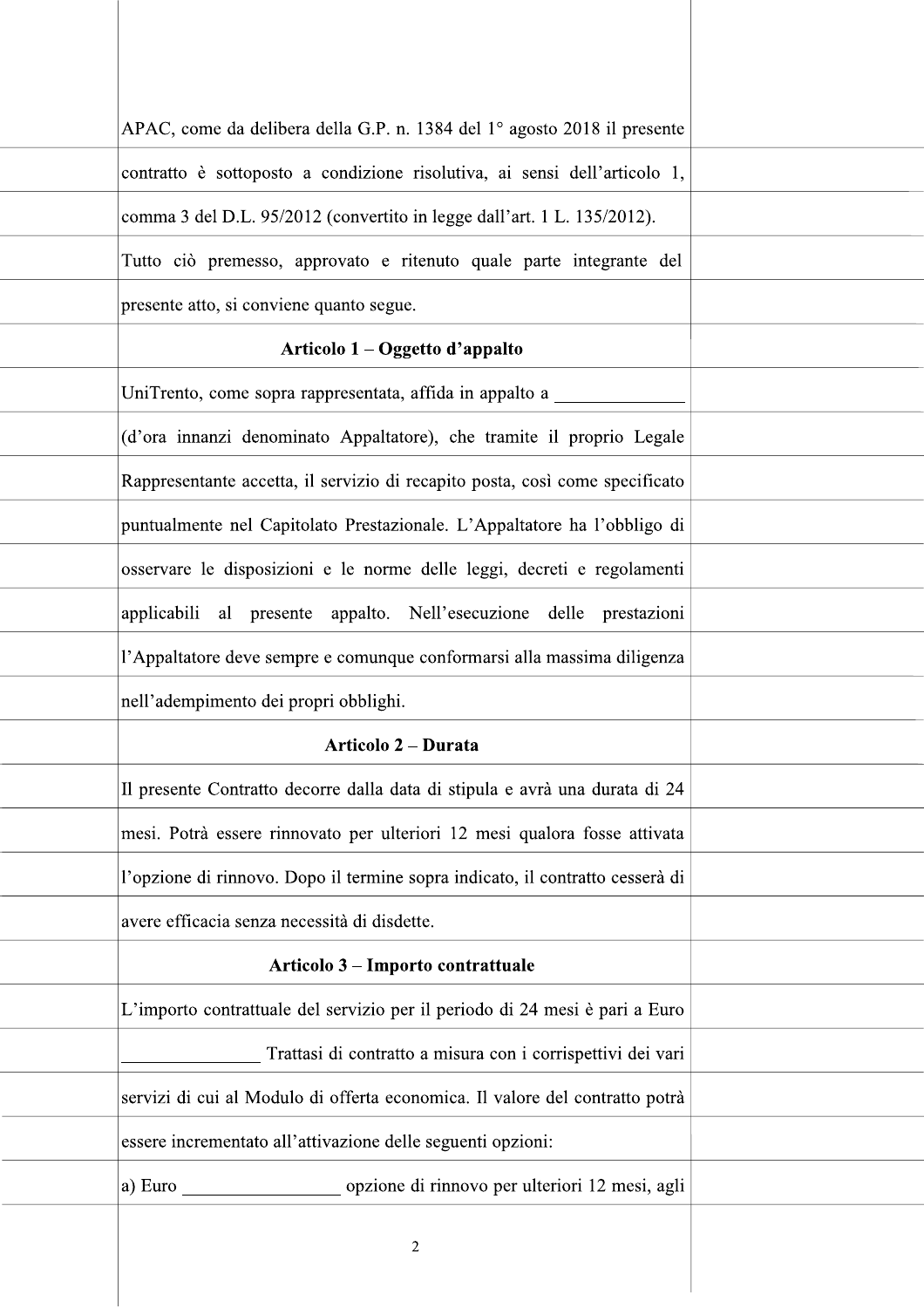| stessi prezzi unitari offerti;                                                   |  |
|----------------------------------------------------------------------------------|--|
| b) Euro 30.000,00 in caso di raggiungimento dell'importo complessivo nel         |  |
| corso di validità, agli stessi prezzi unitari offerti.                           |  |
| Articolo 4 – Pagamenti e tracciabilità dei flussi finanziari                     |  |
| I pagamenti a favore dell'Appaltatore saranno effettuati mediante bonifico       |  |
| bancario sul Conto IBAN<br>presso                                                |  |
| . In conformità all'18 – Tracciabilità dei flussi finanziari                     |  |
| e ulteriori clausole risolutive espresse delle Condizioni Generali di            |  |
| Contratto relative al bando Servizi MEPA, l'Appaltatore si assume gli            |  |
| obblighi di tracciabilità dei flussi finanziari previsti dall'art. 3 della L. 13 |  |
| agosto 2010, n. 136.                                                             |  |
| Articolo 5 – Garanzia definitiva                                                 |  |
| A garanzia degli impegni assunti con il presente Contratto o previsti negli      |  |
| atti da questo richiamati l'Appaltatore ha prestato garanzia definitiva          |  |
| mediante cauzione/fidejussione n° _____________ emessa il _                      |  |
| da __________ per l'importo di Euro _________.                                   |  |
| Articolo 6 – Coordinamento per la sicurezza                                      |  |
| In conformità all'art. 24 del Capitolato Speciale non essendo state              |  |
| evidenziate interferenze tra l'attività di UniTrento e quelle oggetto del        |  |
| presente contratto, non si è ritenuta necessaria la redazione del D.U.V.R.I.     |  |
| né la redazione dell'Appendice Misure per il contrasto ed il contenimento        |  |
| della diffusione del virus Covid-19 negli ambienti di lavoro.                    |  |
| Articolo 7 – Allegati al contratto                                               |  |
| Sono materialmente allegati al presente Contratto:                               |  |
| Capitolato Speciale;                                                             |  |
| 3                                                                                |  |
|                                                                                  |  |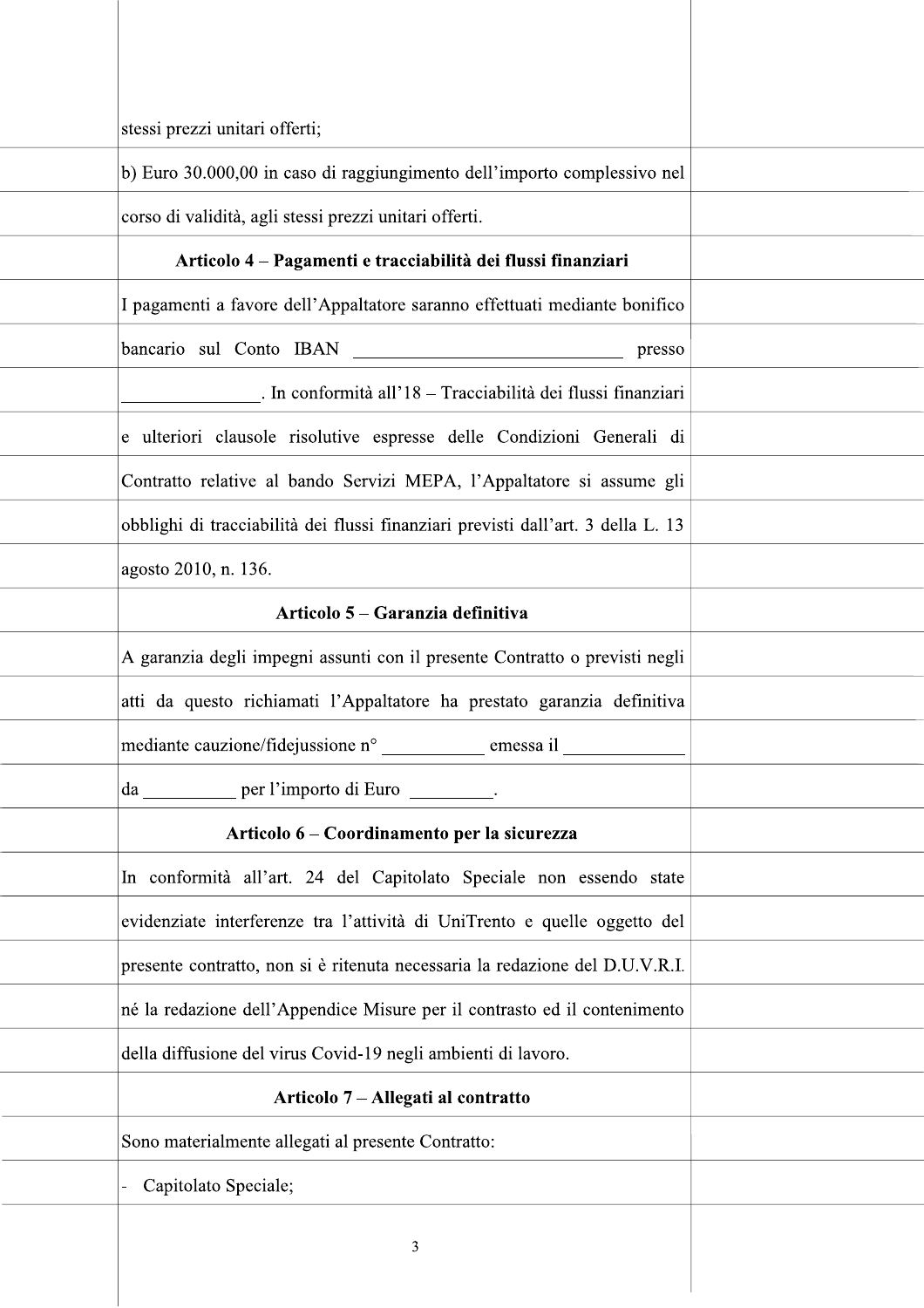| Capitolato prestazionale;                                                   |  |
|-----------------------------------------------------------------------------|--|
| Modulo Offerta tecnica;<br>$\blacksquare$                                   |  |
| Offerta economica MEPA;<br>$\overline{\phantom{0}}$                         |  |
| Modulo Offerta economica.<br>$\overline{a}$                                 |  |
| Articolo 8 - Spese fiscali                                                  |  |
| L'assolvimento<br>dell'imposta<br>di bollo è<br>interamente<br>carico<br>a  |  |
| dell'Appaltatore. Imposta di bollo assolta in modo virtuale da UniTrento    |  |
| (autorizzazione<br>$106668/14$ d.d.<br>riaddebitata<br>$23.12.2014$ e<br>n. |  |
| all'Appaltatore.                                                            |  |
| Trento, (la data della stipula del presente contratto firmato digitalmente  |  |
| corrisponde alla data di sottoscrizione di UniTrento).                      |  |
| Università degli Studi di Trento                                            |  |
| Il Direttore generale<br>Il Legale Rappresentante                           |  |
|                                                                             |  |
|                                                                             |  |
|                                                                             |  |
|                                                                             |  |
|                                                                             |  |
|                                                                             |  |
|                                                                             |  |
|                                                                             |  |
|                                                                             |  |
|                                                                             |  |
|                                                                             |  |
|                                                                             |  |
| 4                                                                           |  |
|                                                                             |  |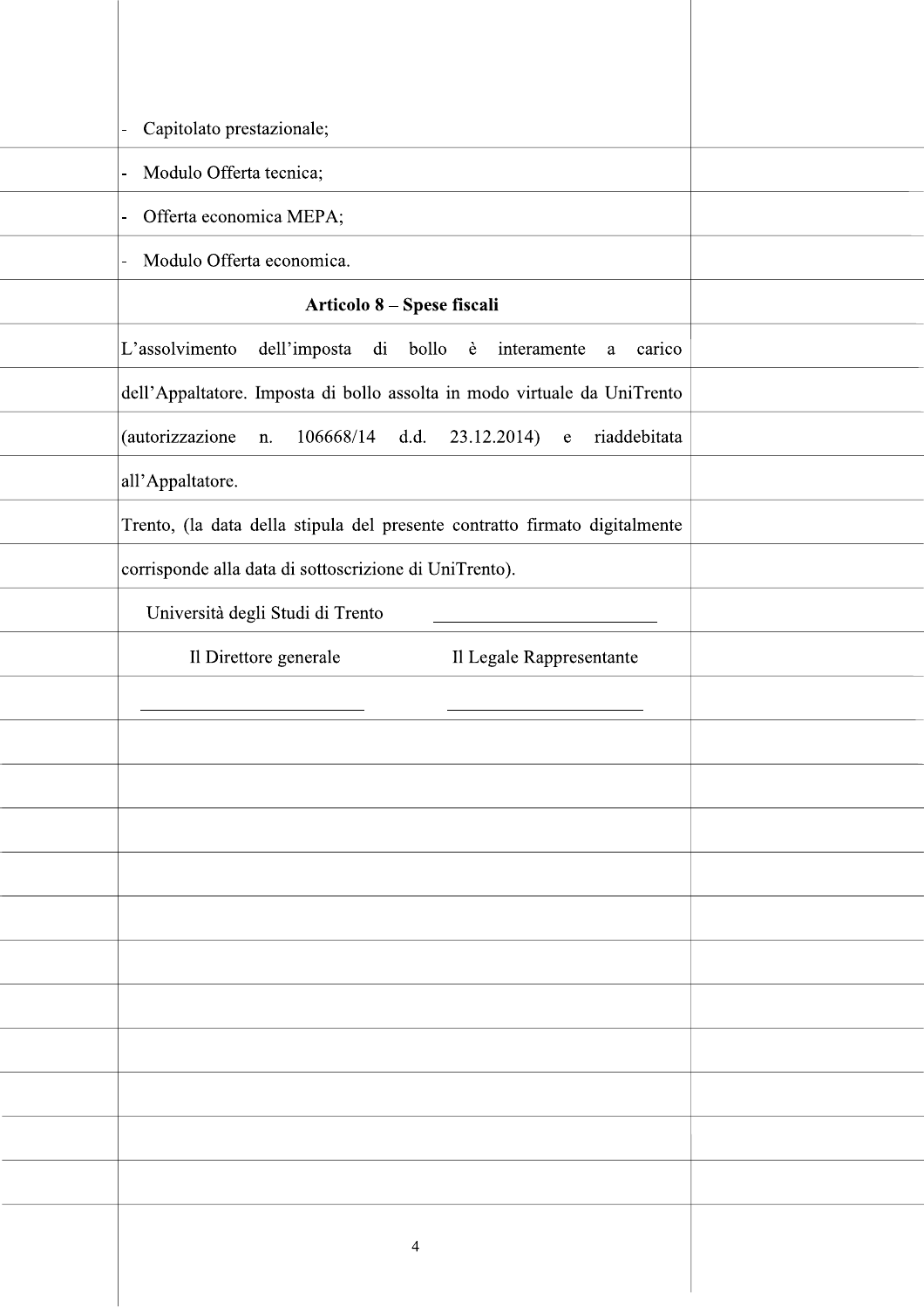

# Allegato A - Dichiarazione di partecipazione

resa ai sensi del D.P.R. n. 445/2000

| II.       | sottoscritto and a series and a series of the series of the series of the series of the series of the series o                                                                                                                                | nato a | the contract of the contract of |        |  | C.F.                    |
|-----------|-----------------------------------------------------------------------------------------------------------------------------------------------------------------------------------------------------------------------------------------------|--------|---------------------------------|--------|--|-------------------------|
|           | in qualità di __________________                                                                                                                                                                                                              |        |                                 |        |  | (eventualmente: giusta  |
|           | procura generale/speciale Rep. n° ____________ Raccolta n° _________                                                                                                                                                                          |        |                                 |        |  | del $/ /$ ) autorizzato |
|           | a rappresentare legalmente l'operatore economico                                                                                                                                                                                              |        |                                 |        |  | con sede                |
| legale in | prov.<br><u> 1989 - Johann Harry Harry Harry Harry Harry Harry Harry Harry Harry Harry Harry Harry Harry Harry Harry Harry Harry Harry Harry Harry Harry Harry Harry Harry Harry Harry Harry Harry Harry Harry Harry Harry Harry Harry Ha</u> |        |                                 | C.A.P. |  | via                     |
|           | $n^{\circ}$                                                                                                                                                                                                                                   |        | Partita I.V.A. ________________ |        |  |                         |

 $/C.F.$ 

# **DICHIARA**

secondo le modalità previste dal D.P.R. 28 dicembre 2000 n. 445, consapevole delle responsabilità penali in cui incorre in caso di falsità in atti e di dichiarazioni mendaci e delle relative sanzioni penali:

1) che l'operatore economico è iscritto alla C.C.I.A.A o ad analogo registro professionale dello Stato di appartenenza per gli operatori economici stranieri;

 $2)$  $\Box$  di essere  $\Box$  di non essere

una micro, piccola o media impresa, ai sensi della Raccomandazione n. 2003/361/CE della Commissione del 6 maggio 2003.

3) che l'operatore economico è in possesso della licenza individuale ai sensi del DM 73/2000 del Ministero delle Comunicazioni.

(Luogo e data)

Il Legale Rappresentante

N.B. Il presente modulo è stato predisposto per gli operatori economici in forma singola. In caso di partecipazione in una delle altre forme previste dall'art. 45 del D.Lgs. 50/2016 l'operatore economico dovrà adattare il presente modulo.

Università degli Studi di Trento Palazzo Sardagna via Calepina, 14 - 38122 Trento (Italy) P.IVA - C.F. 00340520220 www.unitn.it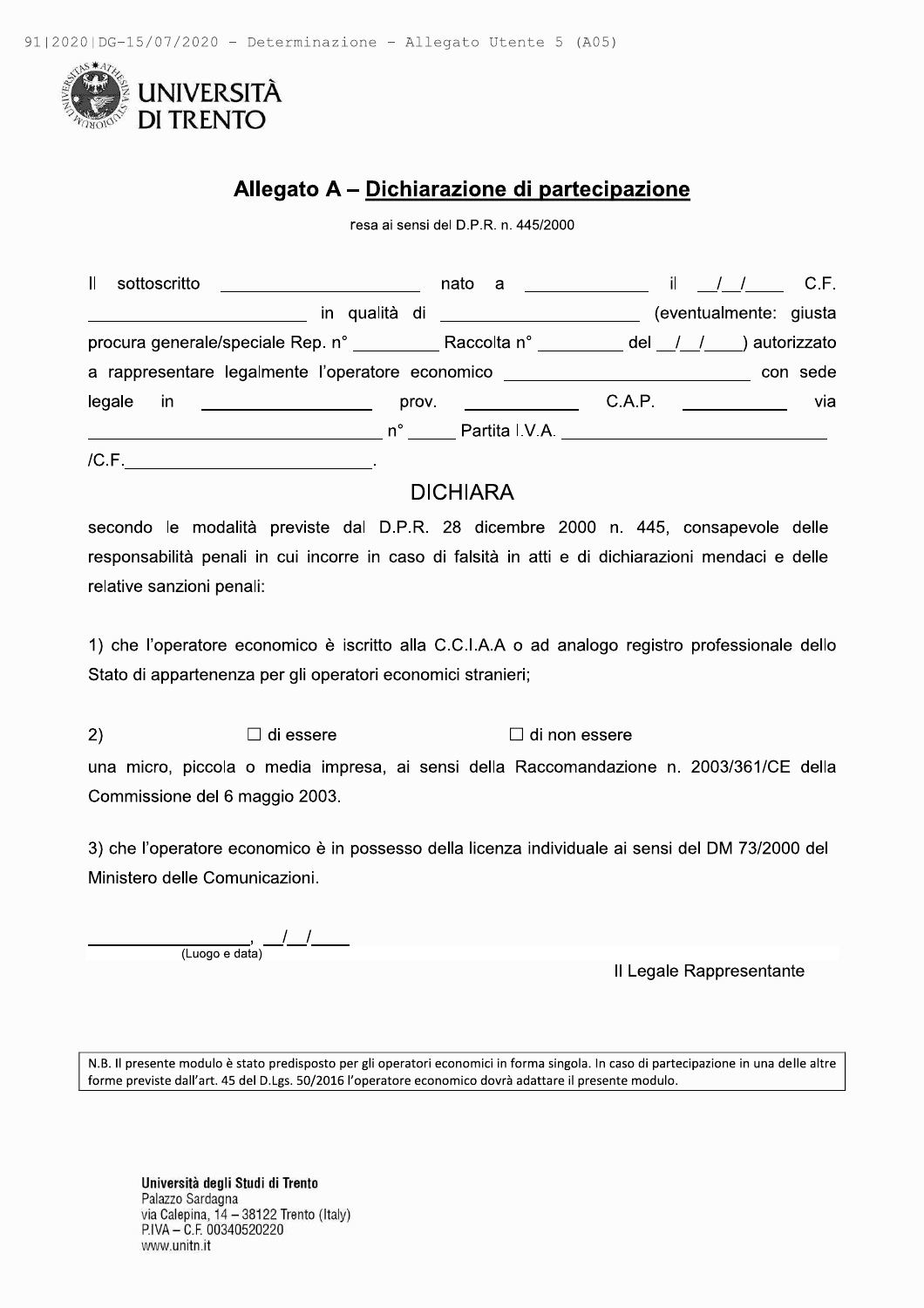

# **Allegato B**

# Dichiarazione di accettazione delle condizioni di UniTrento

| $\mathbf{I}$ | sottoscritto |                                                            |                                                                                                                      | ın    | qualità di legale |        |
|--------------|--------------|------------------------------------------------------------|----------------------------------------------------------------------------------------------------------------------|-------|-------------------|--------|
|              |              |                                                            | rappresentante dell'operatore economico<br>[2022] The Constantine September 2022 and 2022 and 2022 and 2022 and 2022 |       |                   | con    |
| sede         | legale in    | <u> 1989 - Andrea Brandenburg, Amerikaansk politiker (</u> |                                                                                                                      | prov. |                   | C.A.P. |
| via          |              |                                                            |                                                                                                                      |       | n°                |        |

- a) dichiara la conformità dei servizi offerti alle caratteristiche e alle prescrizioni previste nella RDO e relativi allegati;
- b) dichiara di assumere a proprio carico tutti gli oneri assicurativi e previdenziali di legge, di osservare le norme vigenti in materia di sicurezza sul lavoro e di retribuzione dei lavoratori dipendenti, nonché di accettare le condizioni contrattuali previste nelle Capitolato Speciale allegato alla RDO;
- c) conferma la validità dell'indirizzo di posta elettronica certificata inserito nel ME-PA.

Il Legale Rappresentante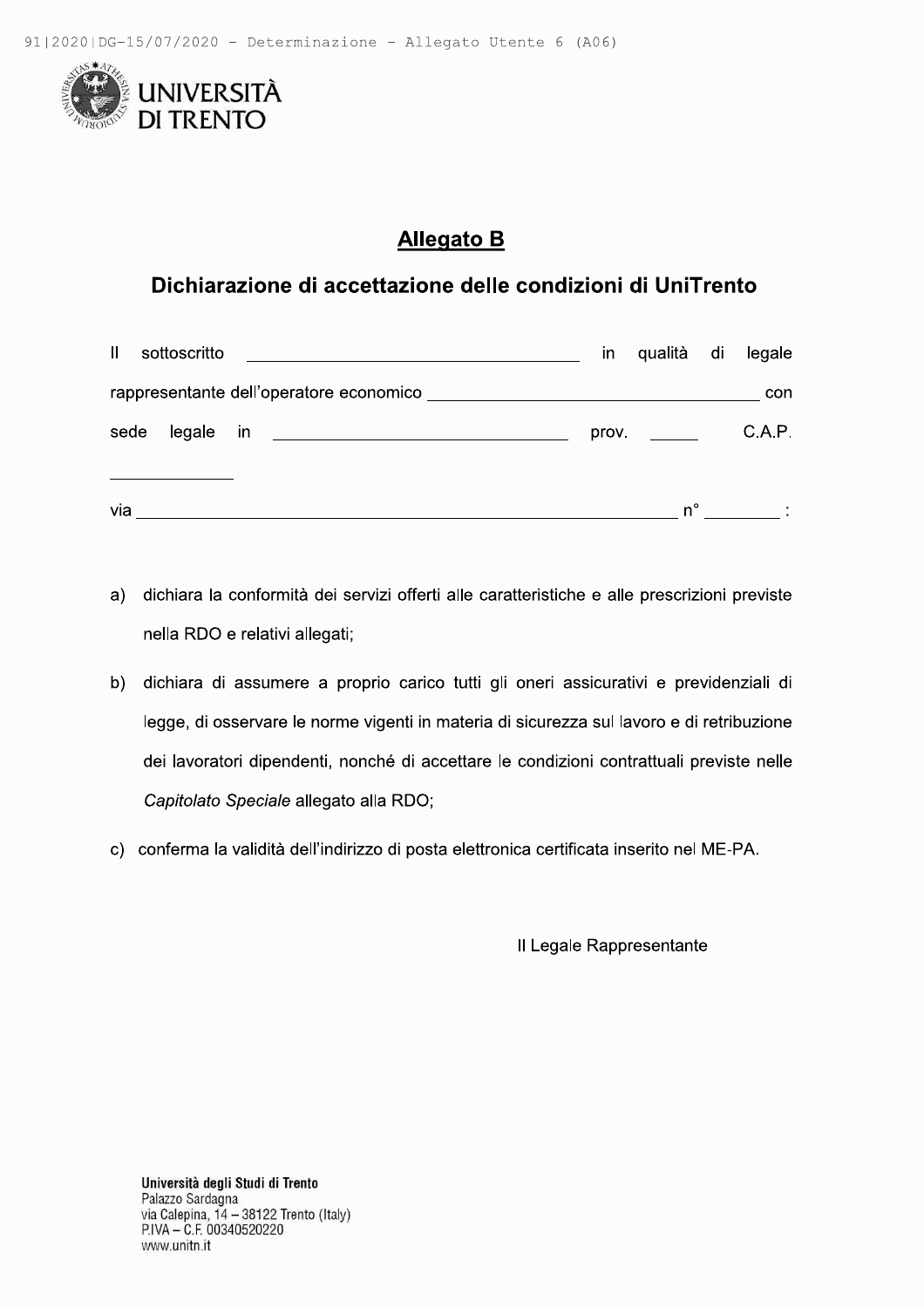

## Servizio di recapito Posta - CIG 8292412ADA

## **Modulo Offerta Tecnica**

Ragione sociale del Concorrente

| DESCRIZIONE SERVIZIO OGGETTO DI VALUTAZIONE                                                                                                                                                                                                                                    | Offerta del Concorrente                                                                                                                                                               |
|--------------------------------------------------------------------------------------------------------------------------------------------------------------------------------------------------------------------------------------------------------------------------------|---------------------------------------------------------------------------------------------------------------------------------------------------------------------------------------|
| Tracciabilità tramite piattaforma web per i prodotti Posta prioritaria estero,<br>Posta pubblicitaria e Pieghi di libri.<br>(una o più opzioni)                                                                                                                                | posta prioritaria estero<br>$\Box$ posta pubblicitaria<br>$\Box$ pieghi di libri                                                                                                      |
| Tempi di consegna inferiori a quelli richiesti dal Capitolato<br>prestazionale al paragrafo 5.1 (consegna entro 5^ giorno lavorativo<br>per posta prioritaria, pubblicità raccomandate semplici e A/R da<br>recapitare all'interno del Comune di Trento)<br>(una sola opzione) | $\Box$ entro il 4^ giorno lavorativo<br>$\Box$ entro il 3 <sup>^</sup> giorno lavorativo                                                                                              |
| Tempi di consegna inferiori a quelli richiesti dal Capitolato<br>prestazionale al paragrafo 5.5 (entro 15 giorni lavorativi), per la<br>restituzione ad UniTrento degli avvisi di ricevimento per le spedizioni<br>che prevedono avviso ricevimento<br>(una sola opzione)      | $\Box$ entro 14 giorni lavorativi<br>$\Box$ entro 13 giorni lavorativi<br>entro 12 giorni lavorativi<br>$\Box$ entro 11 giorni lavorativi<br>$\Box$ entro 10 giorni lavorativi        |
| Tempi di consegna inferiori a quelli richiesti dal Capitolato<br>prestazionale al paragrafo 5.6 (entro 15 giorni lavorativi) per la<br>restituzione della posta non recapitata<br>(una sola opzione)                                                                           | $\Box$ entro 14 giorni lavorativi<br>$\Box$ entro 13 giorni lavorativi<br>$\Box$ entro 12 giorni lavorativi<br>$\Box$ entro 11 giorni lavorativi<br>$\Box$ entro 10 giorni lavorativi |
| Secondo tentativo di consegna<br>(una sola opzione)                                                                                                                                                                                                                            | $\Box$ si<br>$\square$ no                                                                                                                                                             |
| Giorni lavorativi di apertura dei punti di giacenza maggiori rispetto a<br>quelli richiesti dal Capitolato prestazionale al paragrafo 5.4 (almeno 3<br>lavorativi a settimana)<br>(una sola opzione)                                                                           | $\Box$ 1 giorno lavorativo in più<br>2 giorni lavorativi in più<br>3 giorni lavorativi in più                                                                                         |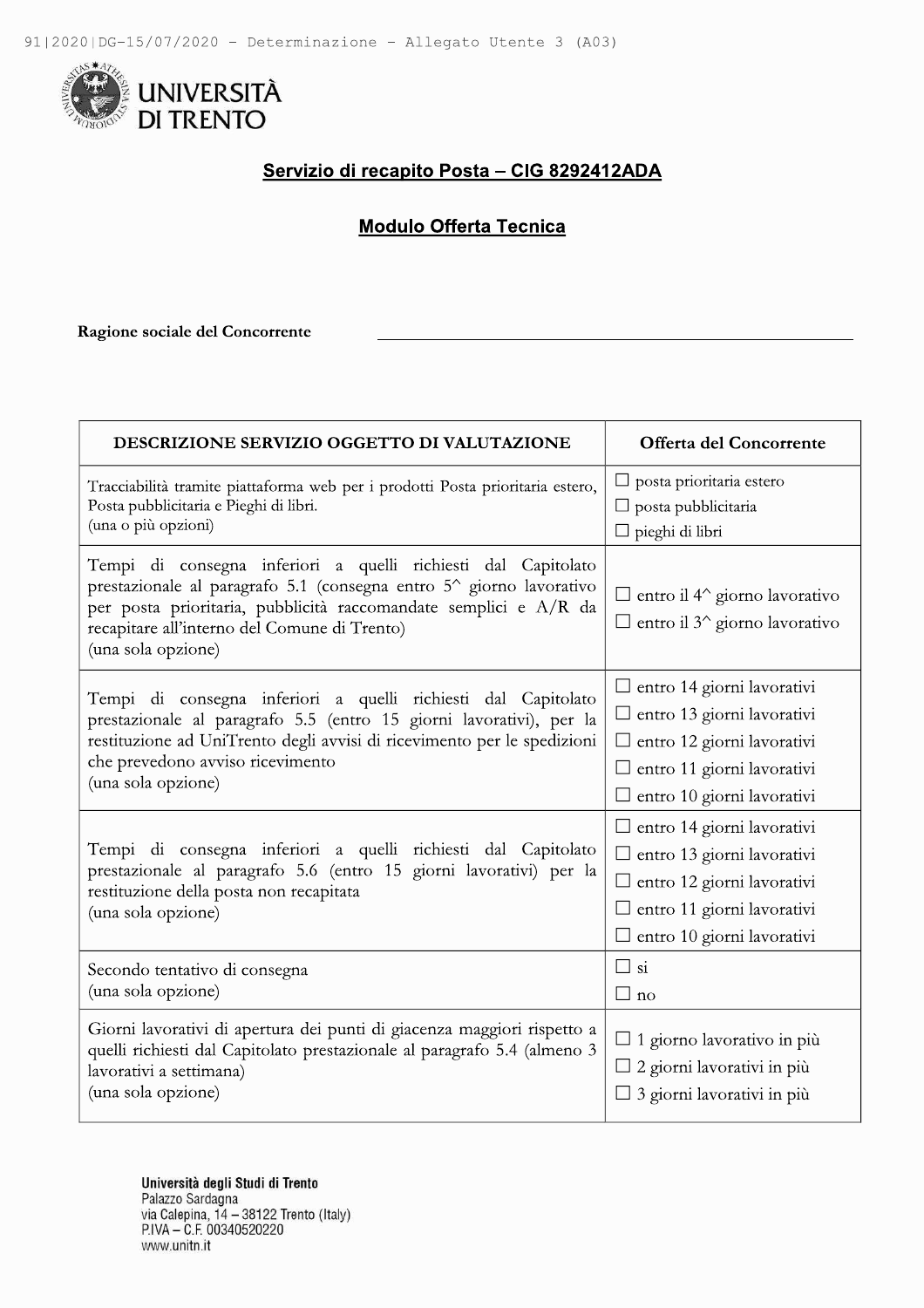

| Orari di apertura dei punti di giacenza della corrispondenza maggiori $\Box$ 1 ora in più     |                     |
|-----------------------------------------------------------------------------------------------|---------------------|
| rispetto a quelli richiesti dal Capitolato prestazionale al paragrafo 5.4 $\Box$ 2 ore in più |                     |
| (4 ore al giorno)                                                                             | $\Box$ 3 ore in più |
| (una sola opzione)                                                                            | $\Box$ 4 ore in più |

Il Legale Rappresentante/procuratore<br>(firmato digitalmente)

Università degli Studi di Trento<br>Palazzo Sardagna<br>via Calepina, 14 – 38122 Trento (Italy)<br>P.IVA – C.F. 00340520220 www.unitn.it